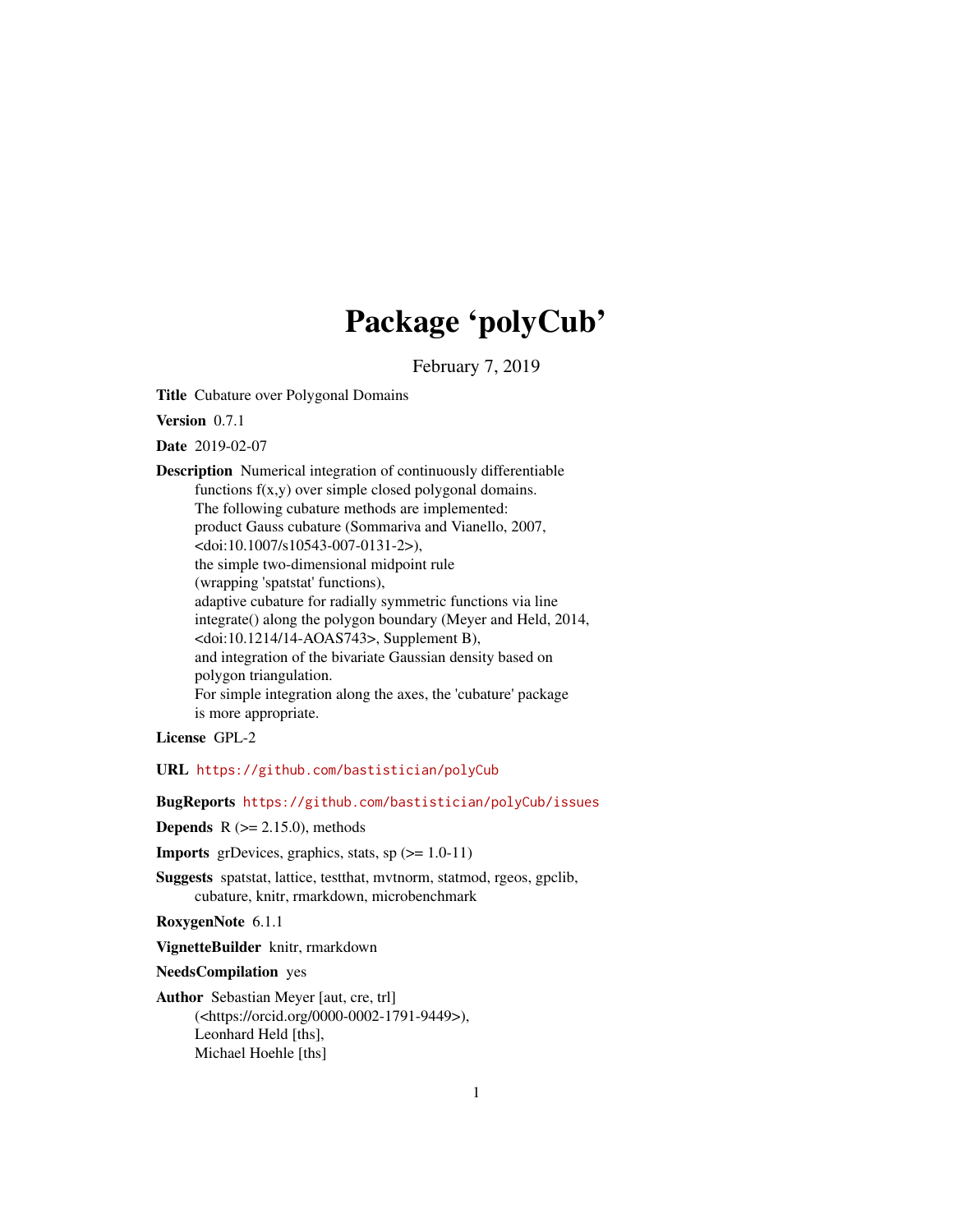<span id="page-1-0"></span>Maintainer Sebastian Meyer <seb.meyer@fau.de> Repository CRAN Date/Publication 2019-02-07 16:30:02 UTC

# R topics documented:

| Index |  |
|-------|--|

<span id="page-1-1"></span>polyCub-package *Cubature over Polygonal Domains*

#### Description

The R package polyCub implements *cubature* (numerical integration) over *polygonal* domains. It solves the problem of integrating a continuously differentiable function  $f(x, y)$  over simple closed polygons.

#### Details

polyCub provides the following cubature methods, which can either be called explicitly or via the generic [polyCub](#page-8-1) function:

- [polyCub.SV](#page-15-1): General-purpose *product Gauss cubature* (Sommariva and Vianello, 2007)
- [polyCub.midpoint](#page-13-1): Simple *two-dimensional midpoint rule* based on [as.im.function](#page-0-0) from spatstat (Baddeley and Turner, 2005)
- [polyCub.iso](#page-11-1): Adaptive cubature for *radially symmetric functions* via line [integrate\(](#page-0-0)) along the polygon boundary (Meyer and Held, 2014, Supplement B, Section 2.4).
- [polyCub.exact.Gauss](#page-9-1): Accurate (but slow) integration of the *bivariate Gaussian density* based on polygon triangulation (via [tristrip](#page-0-0) from gpclib) and (numerous) evaluations of cumulative densities (via [pmvnorm](#page-0-0) from package mvtnorm). Note that there is also a function [circleCub.Gauss](#page-3-1) to integrate the *isotropic* Gaussian density over a *circular domain*.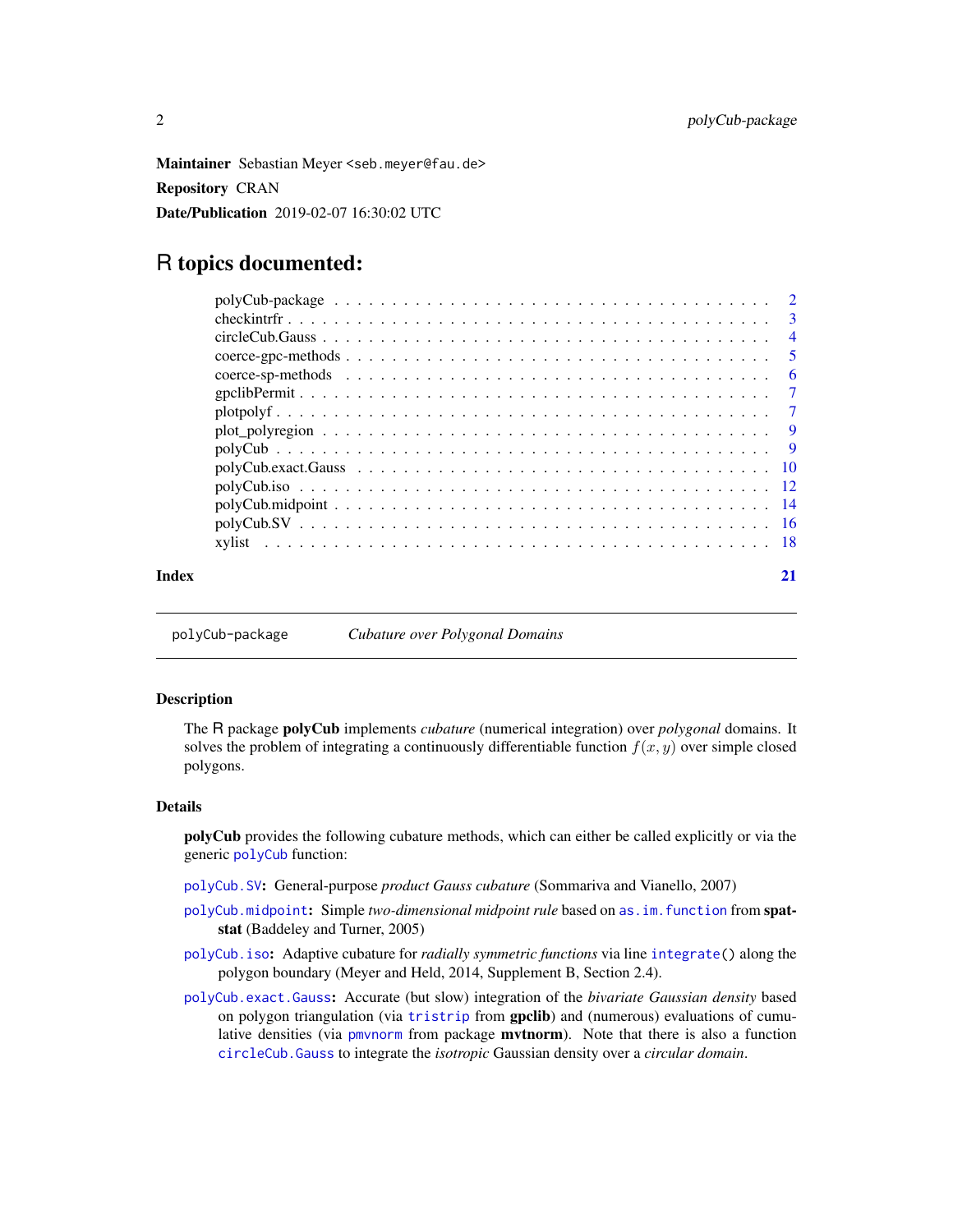#### <span id="page-2-0"></span>checkintrfr 3

A more detailed description and benchmark experiment of the above cubature methods can be found in the vignette("polyCub") and in Meyer (2010, Section 3.2).

#### References

Abramowitz, M. and Stegun, I. A. (1972). Handbook of Mathematical Functions with Formulas, Graphs, and Mathematical Tables. New York: Dover Publications.

Baddeley, A. and Turner, R. (2005). spatstat: an R package for analyzing spatial point patterns. *Journal of Statistical Software*, 12 (6), 1-42.

Meyer, S. (2010). Spatio-Temporal Infectious Disease Epidemiology based on Point Processes. Master's Thesis, LMU Munich. Available as <http://epub.ub.uni-muenchen.de/11703/>.

Meyer, S. and Held, L. (2014). Power-law models for infectious disease spread. *The Annals of Applied Statistics*, 8 (3), 1612-1639.

DOI-Link: <https://doi.org/10.1214/14-AOAS743>, [arXiv:1308.5115](https://arxiv.org/abs/1308.5115)

Sommariva, A. and Vianello, M. (2007). Product Gauss cubature over polygons based on Green's integration formula. *BIT Numerical Mathematics*, 47 (2), 441-453. DOI-Link: <https://doi.org/10.1007/s10543-007-0131-2>

#### See Also

vignette("polyCub")

For the special case of a rectangular domain along the axes (e.g., a bounding box), the **cubature** package is more appropriate.

checkintrfr *Check the Integral of* rf*\_*r(r)

#### Description

This function is auxiliary to [polyCub.iso](#page-11-1). The (analytical) integral of  $rf<sub>r</sub>(r)$  from 0 to R is checked against a numeric approximation using [integrate](#page-0-0) for various values of the upper bound R. A warning is issued if inconsistencies are found.

#### Usage

```
checkintrfr(intrfr, f, ..., center, control = list(), rs = numeric(0L),
  tolerance = control$rel.tol)
```
#### Arguments

intrfr a function(R, ...), which implements the (analytical) antiderivative of  $rf_r(r)$ from 0 to R. The first argument must be vectorized but not necessarily named R. If intrfr is missing, it will be approximated numerically via [integrate\(](#page-0-0)function( $r, \ldots$ )  $r * f(clind(x0 + r, y0), ...), 0, R, ...$ , control=control), where c(x0, y0) is the center of isotropy. Note that f will *not* be checked for isotropy.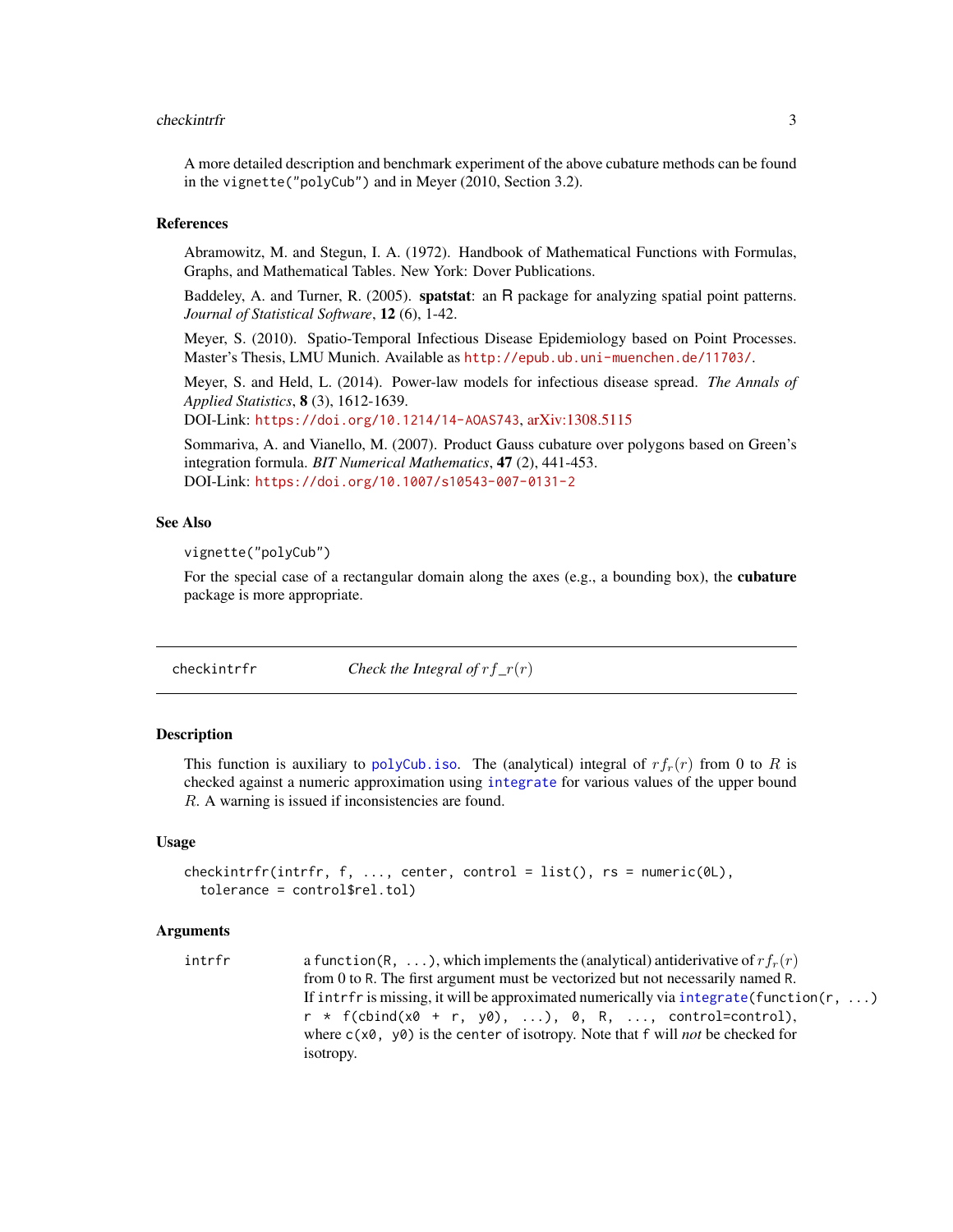<span id="page-3-0"></span>

| $\mathsf{f}$ | a two-dimensional real-valued function. As its first argument it must take a<br>coordinate matrix, <i>i.e.</i> , a numeric matrix with two columns, and it must return a<br>numeric vector of length the number of coordinates. |
|--------------|---------------------------------------------------------------------------------------------------------------------------------------------------------------------------------------------------------------------------------|
| $\ddots$ .   | further arguments for f or intrfr.                                                                                                                                                                                              |
| center       | numeric vector of length 2, the center of isotropy.                                                                                                                                                                             |
| control      | list of arguments passed to integrate, the quadrature rule used for the line<br>integral along the polygon boundary.                                                                                                            |
| rs           | numeric vector of upper bounds for which to check the validity of intrfr. If it<br>has length 0 (default), no checks are performed.                                                                                             |
| tolerance    | of all equal numeric when comparing intrfr results with numerical inte-<br>gration. Defaults to the relative tolerance used for integrate.                                                                                      |

The intrfr function. If it was not supplied, its quadrature version using integrate is returned.

<span id="page-3-1"></span>

| circleCub.Gauss |  |  | Integration of the Isotropic Gaussian Density over Circular Domains |
|-----------------|--|--|---------------------------------------------------------------------|
|                 |  |  |                                                                     |

#### Description

This function calculates the integral of the bivariate, isotropic Gaussian density (i.e.,  $\Sigma = sd^{\wedge}2*diag(2)$ ) over a circular domain via the cumulative distribution function pchisq of the (non-central) Chi-Squared distribution (Abramowitz and Stegun, 1972, Formula 26.3.24).

#### Usage

```
circleCub.Gauss(center, r, mean, sd)
```
#### Arguments

| center | numeric vector of length 2 (center of the circle).                                           |
|--------|----------------------------------------------------------------------------------------------|
| r      | numeric (radius of the circle). Several radii may be supplied.                               |
| mean   | numeric vector of length 2 (mean of the bivariate Gaussian density).                         |
| sd     | numeric (common standard deviation of the isotropic Gaussian density in both<br>dimensions). |

#### Value

The integral value (one for each supplied radius).

#### Note

The non-centrality parameter of the evaluated chi-squared distribution equals the squared distance between the mean and the center. If this becomes too large, the result becomes inaccurate, see [pchisq](#page-0-0).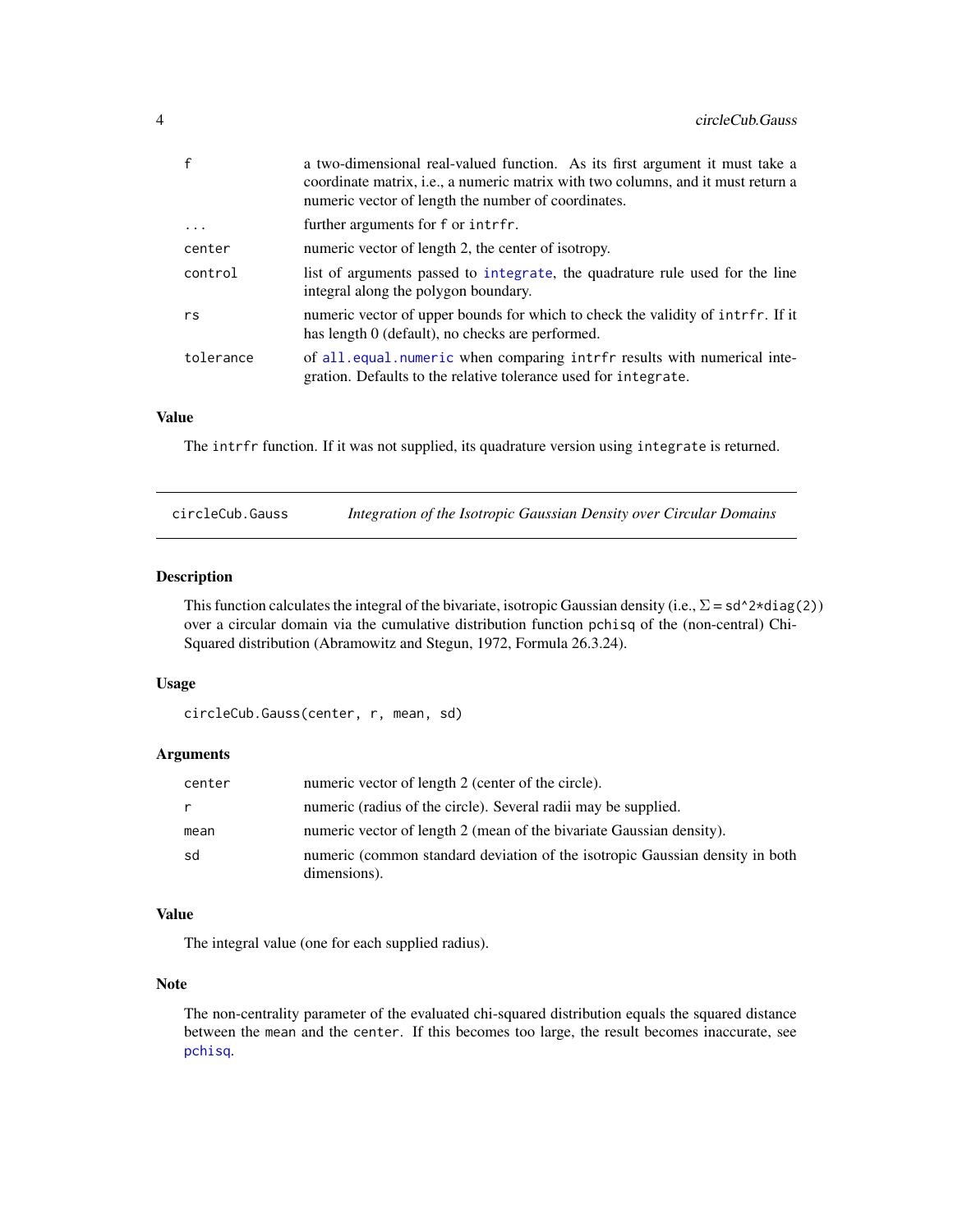#### <span id="page-4-0"></span>coerce-gpc-methods 5

#### References

Abramowitz, M. and Stegun, I. A. (1972). Handbook of Mathematical Functions with Formulas, Graphs, and Mathematical Tables. New York: Dover Publications.

#### Examples

```
circleCub.Gauss(center=c(1,2), r=3, mean=c(4,5), sd=6)
if (requireNamespace("mvtnorm") && gpclibPermit() && requireNamespace("spatstat")) {
 ## compare with cubature over a polygonal approximation of a circle
 disc.poly <- spatstat::disc(radius=3, centre=c(1,2), npoly=32)
 polyCub.exact.Gauss(disc.poly, mean=c(4,5), Sigma=6^2*diag(2))
}
```
coerce-gpc-methods *Conversion between polygonal* "owin" *and* "gpc.poly"

#### <span id="page-4-1"></span>**Description**

Package **polyCub** implements converters between the classes ["owin"](#page-0-0) of package **spatstat** and ["gpc.poly"](#page-0-0) of package rgeos (originally from gpclib). Support for the "gpc.poly" class was dropped from spatstat as of version 1.34-0.

#### Usage

```
owin2gpc(object)
gpc2owin(object, ...)
as.owin.gpc.poly(W, ...)
```
#### Arguments

| object   | an object of class "gpc.poly" or "owin", respectively. |
|----------|--------------------------------------------------------|
| $\cdots$ | further arguments passed to owin.                      |
| W        | an object of class "gpc.poly".                         |

#### Value

The converted polygon of class "gpc.poly" or "owin", respectively. If neither package rgeos nor gpclib are available, owin2gpc will just return the pts slot of the "gpc.poly" (no formal class) with a warning.

#### Note

The converter owin2gpc requires the package **rgeos** (or gpclib) for the formal class definition of a "gpc.poly". It will produce vertices ordered according to the sp convention, i.e. clockwise for normal boundaries and anticlockwise for holes, where, however, the first vertex is *not* repeated!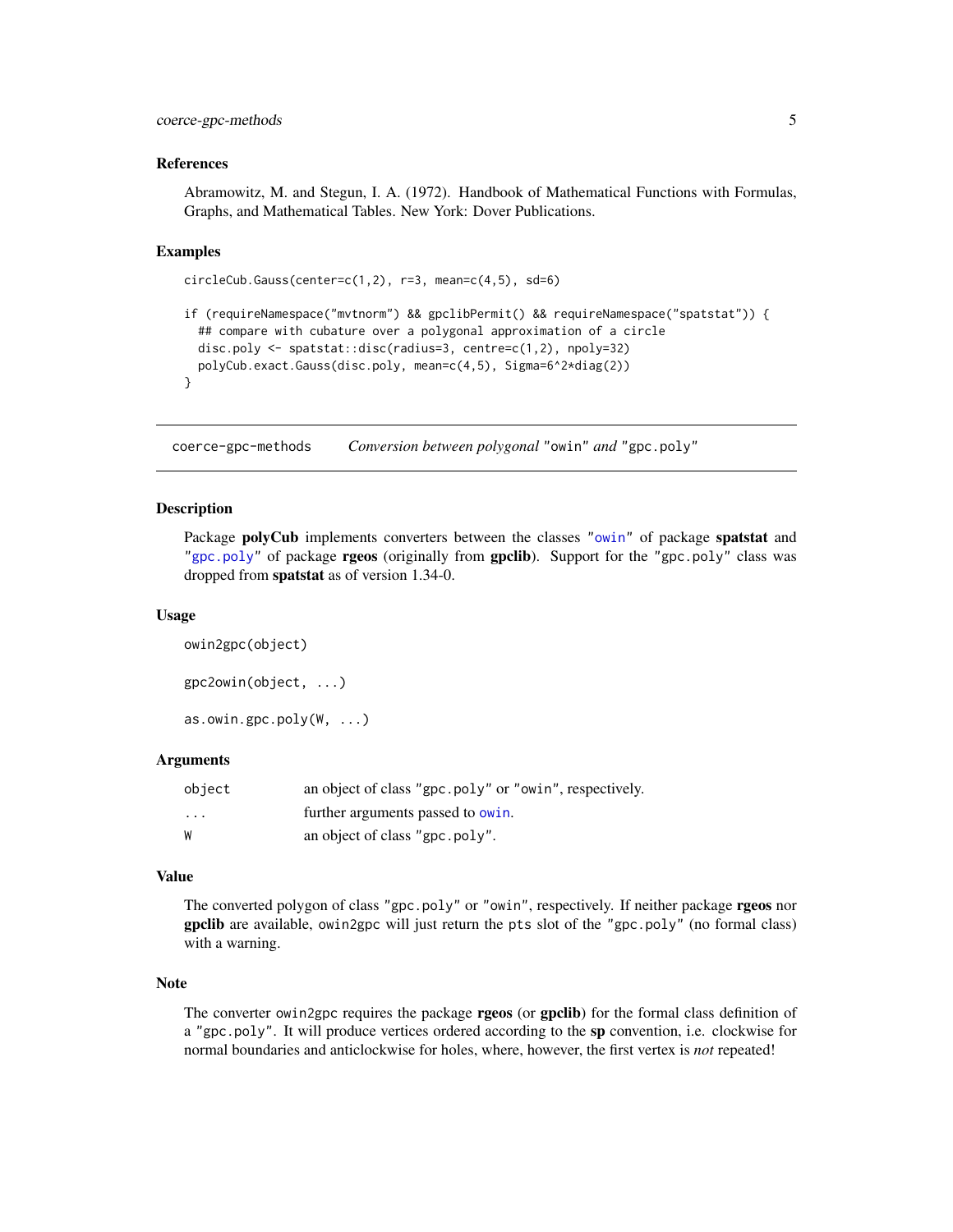#### <span id="page-5-0"></span>Author(s)

Sebastian Meyer

#### See Also

[xylist](#page-17-1), and the package rgeos for conversions of "gpc.poly" objects from and to sp's ["SpatialPolygons"](#page-0-0) class.

#### Examples

```
if (gpclibPermit() && require("spatstat")) {
    ## use example polygons from
    example(plotpolyf, ask = FALSE)
    letterR # a simple "xylist"
    letterR.owin <- owin(poly = letterR)
    letterR.gpc_from_owin <- owin2gpc(letterR.owin)
    letterR.xylist_from_gpc <- xylist(letterR.gpc_from_owin)
    stopifnot(all.equal(letterR, lapply(letterR.xylist_from_gpc, "[", 1:2)))
    letterR.owin_from_gpc <- as.owin(letterR.gpc_from_owin)
    stopifnot(all.equal(letterR.owin, letterR.owin_from_gpc))
}
```
coerce-sp-methods *Coerce* "SpatialPolygons" *to* "owin"

#### <span id="page-5-1"></span>**Description**

Package polyCub implements coerce-methods (as(object, Class)) to convert ["SpatialPolygons"](#page-0-0) (or ["Polygons"](#page-0-0) or ["Polygon"](#page-0-0)) to ["owin"](#page-0-0). They are also available as as.owin.\* functions to support [polyCub.midpoint](#page-13-1). However, these are no registered S3 methods for [as.owin](#page-0-0), since package spatstat is optional. Note that the maptools package contains an alternative implementation of coercion from "SpatialPolygons" to "owin" (and reverse), and R will use the S4 coerce-method that was loaded last, and prefer the as.owin. SpatialPolygons S3-method exported from maptools if attached.

#### Usage

```
as.owin.SpatialPolygons(W, ...)
```

```
as.owin.Polygons(W, ...)
```
as.owin.Polygon(W, ...)

| W | an object of class "SpatialPolygons", "Polygons", or "Polygon". |
|---|-----------------------------------------------------------------|
| . | further arguments passed to owin.                               |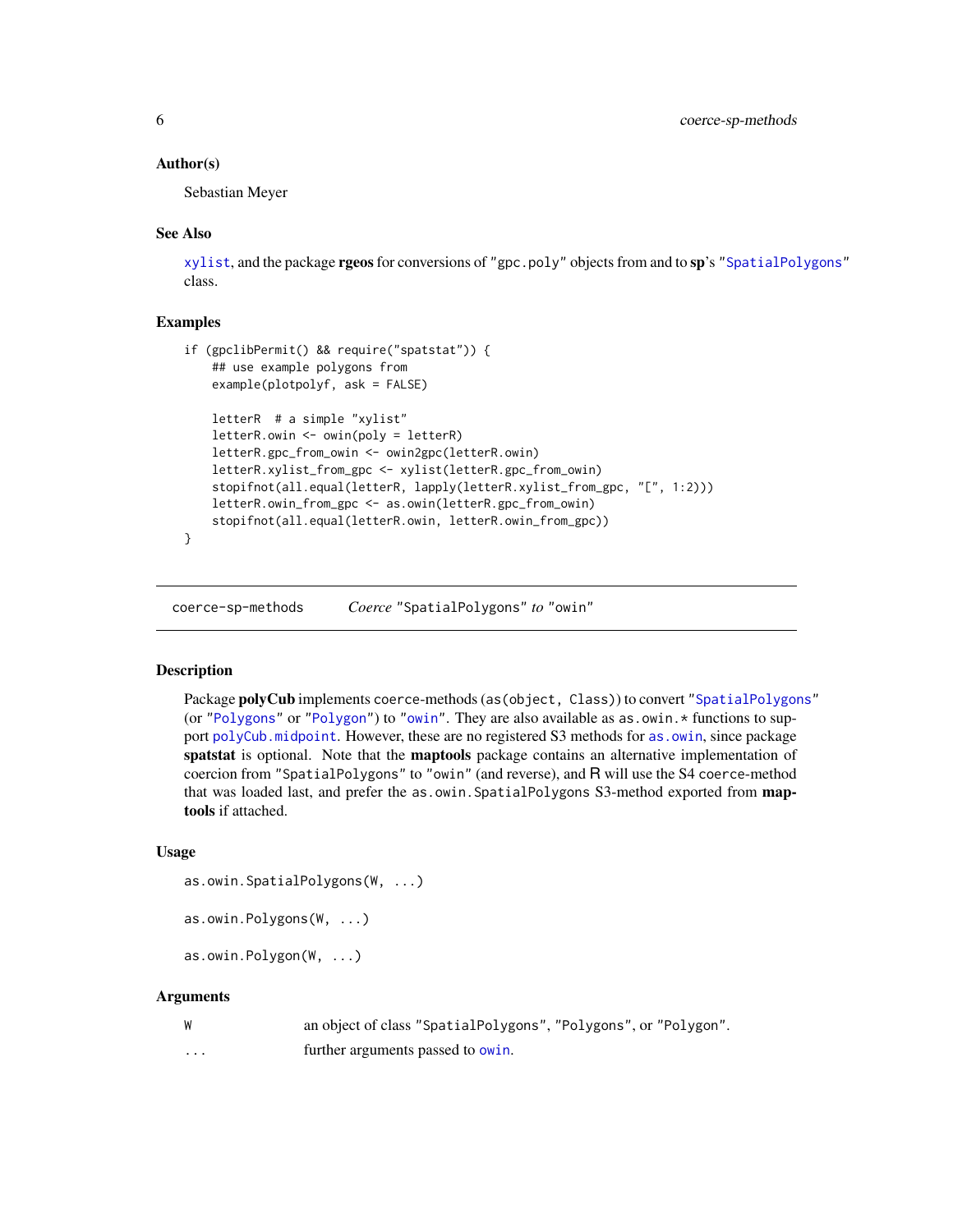#### <span id="page-6-0"></span>gpclibPermit 7

#### Author(s)

Sebastian Meyer

#### Examples

```
if (require("spatstat") && require("sp")) {
    diamond <- list(x = c(1,2,1,0), y = c(1,2,3,2)) # anti-clockwise
    diamond.owin <- owin(poly = diamond)
    diamond.sp <- Polygon(lapply(diamond, rev)) # clockwise
    diamond.owin_from_sp <- as(diamond.sp, "owin")
    stopifnot(all.equal(diamond.owin, diamond.owin_from_sp))
    ## similarly works for Polygons and SpatialPolygons
   diamond.Ps <- as(diamond.sp, "Polygons")
    stopifnot(identical(diamond.owin, as.owin(diamond.Ps)))
    diamond.SpPs <- SpatialPolygons(list(diamond.Ps))
    stopifnot(identical(diamond.owin, as.owin(diamond.SpPs)))
```

```
}
```
<span id="page-6-1"></span>gpclibPermit gpclib *License Acceptance*

#### Description

Similar to the handling in package **maptools**, these functions explicitly accept the restricted gpclib license (commercial use prohibited) and report its acceptance status, respectively. gpclib functionality is only required for [polyCub.exact.Gauss](#page-9-1).

#### Usage

```
gpclibPermit()
```
gpclibPermitStatus()

<span id="page-6-2"></span>

plotpolyf *Plot Polygonal Domain on Image of Bivariate Function*

#### Description

Produces a combined plot of a polygonal domain and an image of a bivariate function, using either [lattice::levelplot](#page-0-0) or [image](#page-0-0).

#### Usage

```
plotpolyf(polyregion, f, ..., npixel = 100, cuts = 15,
  col = rev(head.colors(cuts + 1)), lwd = 3, xlim = NULL,ylim = NULL, use.lattice = TRUE, print.args = list())
```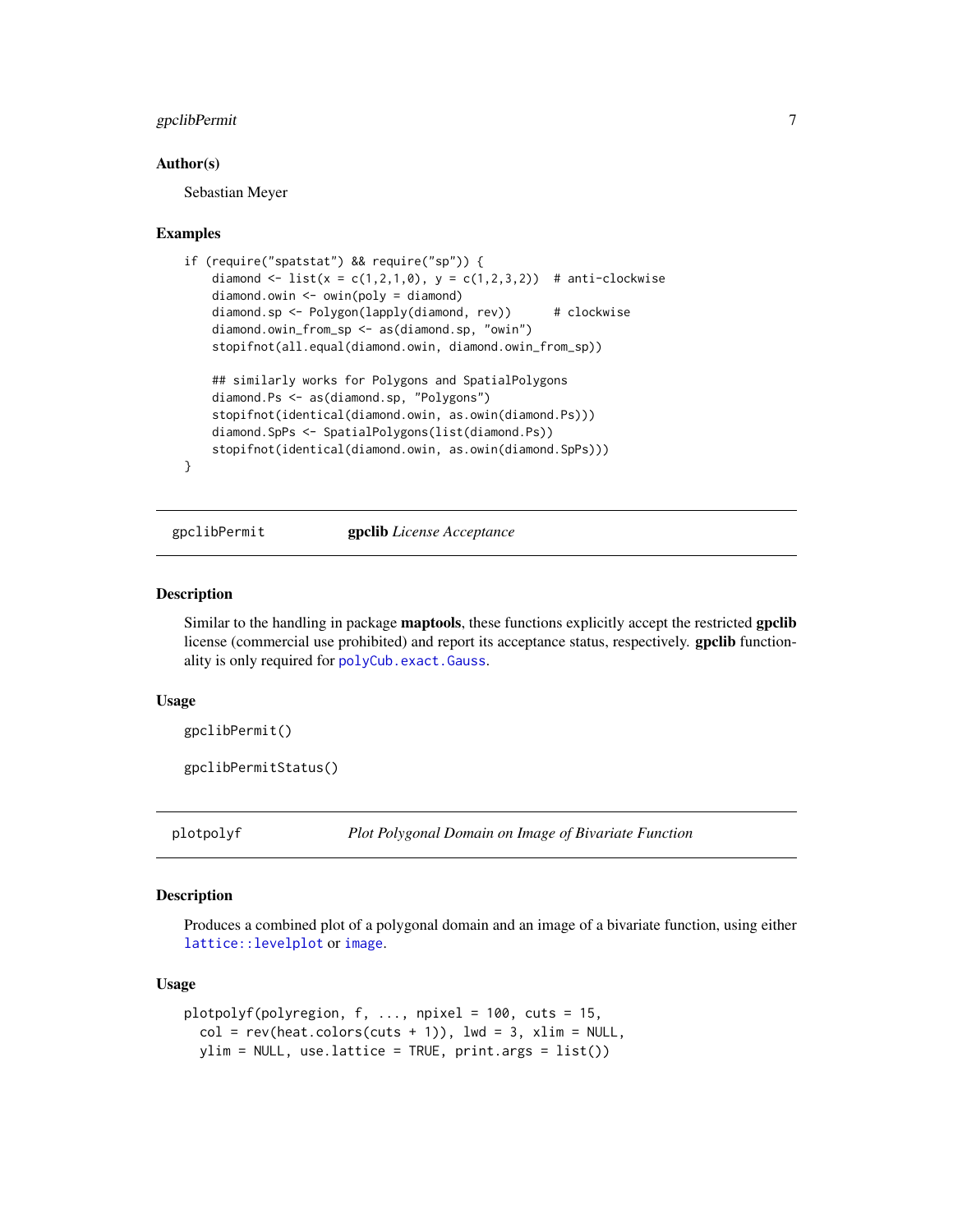#### <span id="page-7-0"></span>Arguments

| polyregion   | a polygonal domain. The following classes are supported: "owin" from package<br>spatstat, "gpc.poly" from rgeos (or gpclib), as well as "SpatialPolygons",<br>"Polygons", and "Polygon" from package sp. (For these classes, polyCub<br>knows how to get an xylist.) |
|--------------|----------------------------------------------------------------------------------------------------------------------------------------------------------------------------------------------------------------------------------------------------------------------|
| $\mathbf{f}$ | a two-dimensional real-valued function. As its first argument it must take a<br>coordinate matrix, <i>i.e.</i> , a numeric matrix with two columns, and it must return a<br>numeric vector of length the number of coordinates.                                      |
| $\cdots$     | further arguments for f.                                                                                                                                                                                                                                             |
| npixel       | numeric vector of length 1 or 2 setting the number of pixels in each dimension.                                                                                                                                                                                      |
| cuts         | number of cut points in the $z$ dimension. The range of function values will be<br>divided into cuts+1 levels.                                                                                                                                                       |
| col          | color vector used for the function levels.                                                                                                                                                                                                                           |
| lwd          | line width of the polygon edges.                                                                                                                                                                                                                                     |
| xlim, ylim   | numeric vectors of length 2 setting the axis limits. NULL means using the bound-<br>ing box of polyregion.                                                                                                                                                           |
| use.lattice  | logical indicating if <b>lattice</b> graphics (levelplot) should be used.                                                                                                                                                                                            |
| print.args   | a list of arguments passed to print. trellis for plotting the produced "trellis"<br>object (given use . lattice = $TRUE$ ). The latter will be returned without explicit<br>printing if print. args is not a list.                                                   |

### Author(s)

Sebastian Meyer

#### Examples

```
### a polygonal domain (a rounded version of spatstat.data::letterR$bdry)
letterR <- list(
   list(x = c(3.9, 3.8, 3.7, 3.5, 3.4, 3.5, 3.7, 3.8, 3.8, 3.7,
               3.7, 3.5, 3.3, 2, 2, 2.7, 2.7, 2.9, 3, 3.3, 3.9),
        y = c(0.7, 1.1, 1.3, 1.7, 1.8, 1.9, 2.1, 2.3, 2.5, 2.8, 3,
               3.2, 3.3, 3.3, 0.7, 0.7, 1.7, 1.7, 1.5, 0.7, 0.6)),
   list(x = c(2.6, 2.6, 3, 3.1, 3.2, 3.1, 3.1, 3),y = c(2.2, 2.7, 2.7, 2.6, 2.5, 2.4, 2.3, 2.2))
)
### f: isotropic exponential decay
fr \le function(r, rate = 1) dexp(r, rate = rate)
fcenter <-c(2,3)f \le function (s, rate = 1) fr(sqrt(rowSums(t(t(s)-fcenter)^2)), rate = rate)
### plot
plotpolyf(letterR, f, use.lattice = FALSE)
plotpolyf(letterR, f, use.lattice = TRUE)
```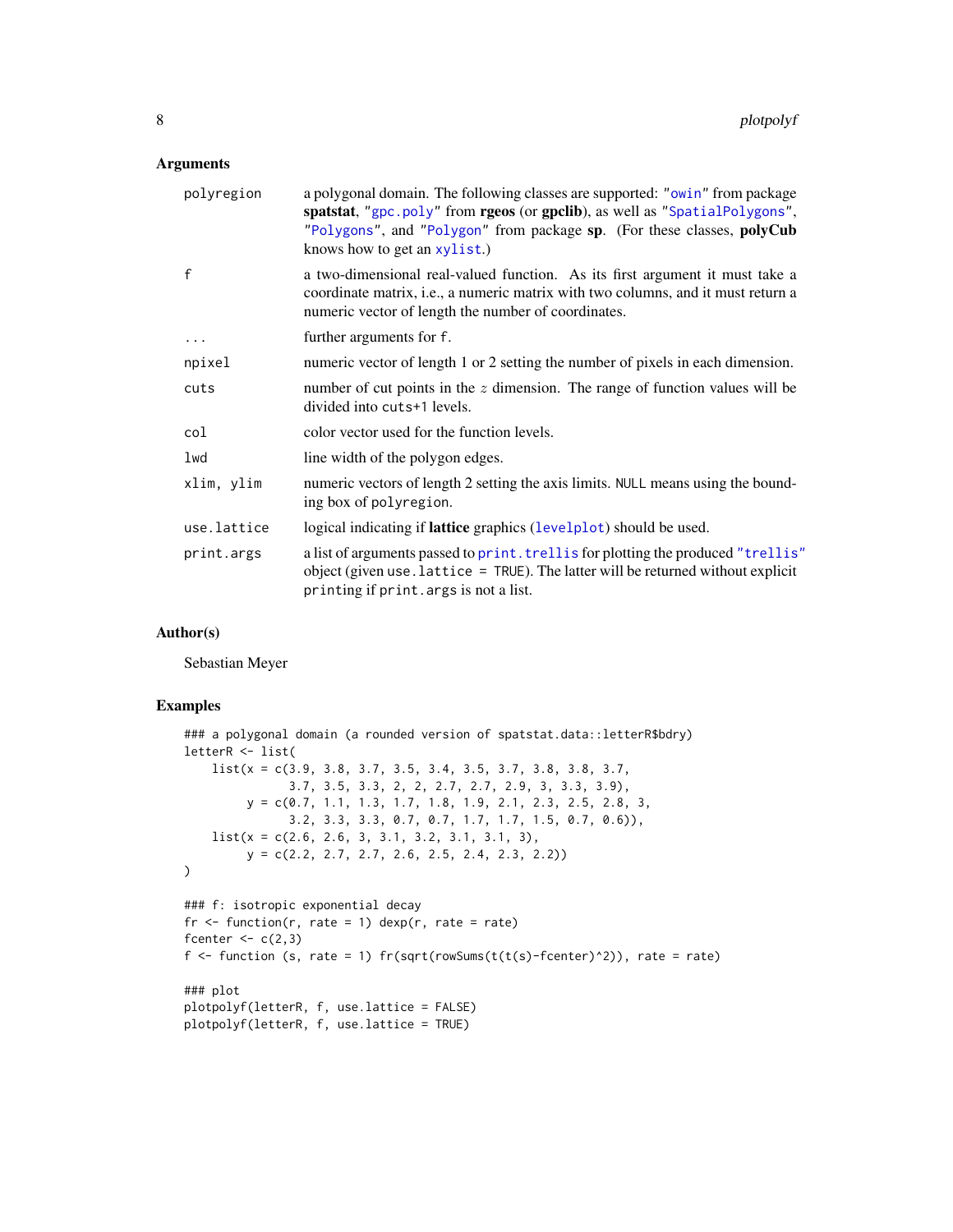<span id="page-8-0"></span>

#### Description

Plots a Polygonal Domain (of Various Classes)

#### Usage

plot\_polyregion(polyregion, lwd = 2, add = FALSE)

#### Arguments

| polyregion | a polygonal domain. The following classes are supported: "owin" from package |
|------------|------------------------------------------------------------------------------|
|            | spatstat, "gpc.poly" from rgeos (or gpclib), as well as "SpatialPolygons",   |
|            | "Polygons", and "Polygon" from package sp. (For these classes, polyCub       |
|            | knows how to get an $xylist.$ )                                              |
| lwd        | line width of the polygon edges.                                             |
| add        | logical. Add to existing plot?                                               |
|            |                                                                              |
|            |                                                                              |

<span id="page-8-1"></span>polyCub *Wrapper Function for the Various Cubature Methods*

#### Description

The wrapper function polyCub can be used to call specific cubature methods via its method argument. It calls [polyCub.SV](#page-15-1) by default, which implements general-purpose product Gauss cubature.

#### Usage

```
polyCub(polyregion, f, method = c("SV", "midpoint", "iso",
  "exact.Gauss"), ..., plot = FALSE)
```

| polyregion | a polygonal domain. The following classes are supported: "owin" from package<br>spatstat, "gpc.poly" from rgeos (or gpclib), as well as "SpatialPolygons",<br>"Polygons", and "Polygon" from package sp. (For these classes, polyCub                                  |
|------------|-----------------------------------------------------------------------------------------------------------------------------------------------------------------------------------------------------------------------------------------------------------------------|
|            | knows how to get an xylist.)                                                                                                                                                                                                                                          |
|            | a two-dimensional real-valued function to be integrated over polyregion. As<br>its first argument it must take a coordinate matrix, <i>i.e.</i> , a numeric matrix with<br>two columns, and it must return a numeric vector of length the number of coor-<br>dinates. |
|            | For the "exact. Gauss" method, f is ignored since it is specific to the bivariate<br>normal density.                                                                                                                                                                  |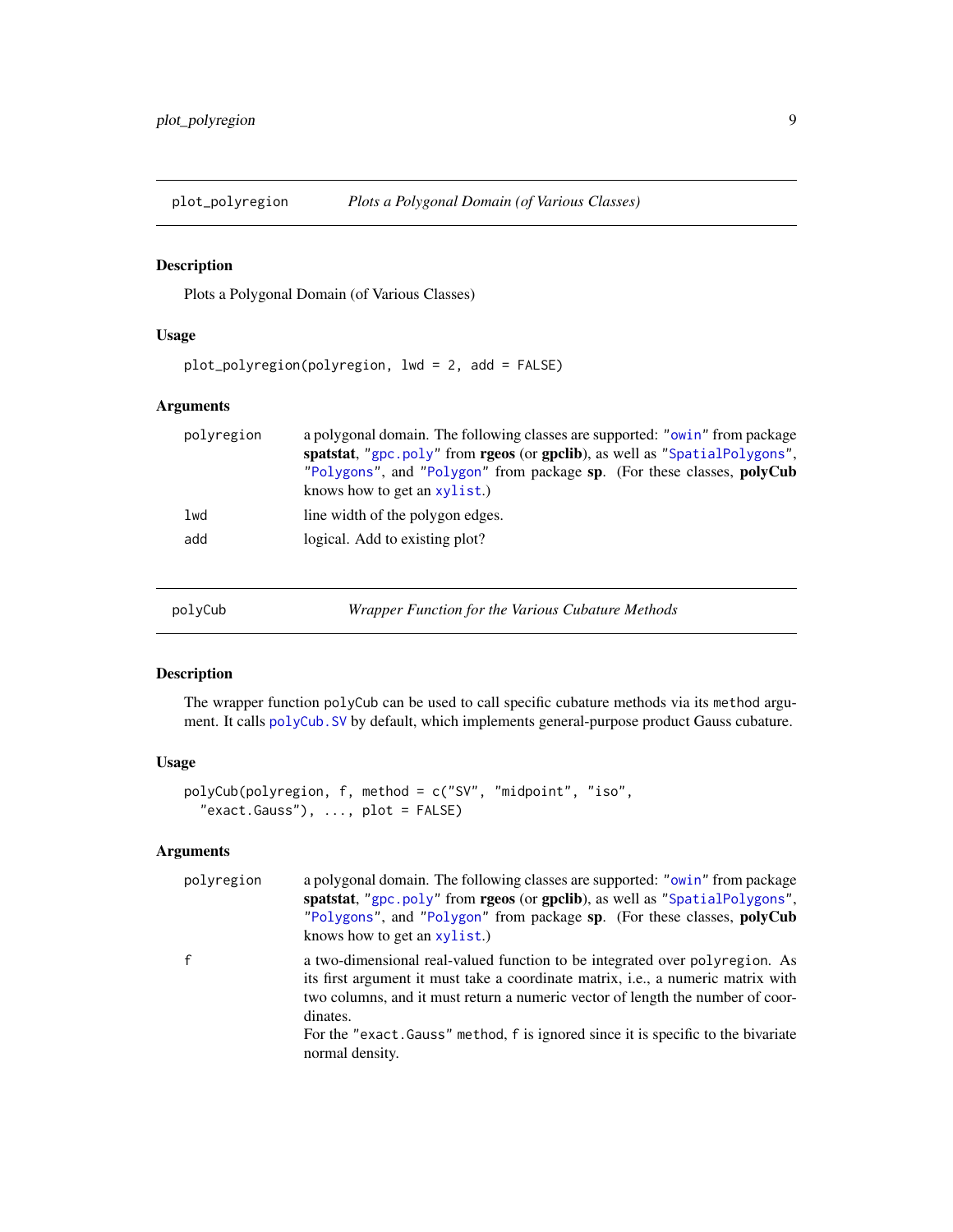<span id="page-9-0"></span>

| method | choose one of the implemented cubature methods (partial argument matching)                     |
|--------|------------------------------------------------------------------------------------------------|
|        | is applied), see help ("polyCub-package") for an overview. Defaults to using                   |
|        | product Gauss cubature implemented in polyCub. SV.                                             |
| .      | arguments of f or of the specific method.                                                      |
| plot   | logical indicating if an illustrative plot of the numerical integration should be<br>produced. |

The approximated integral of f over polyregion.

#### See Also

Details and examples in the vignette("polyCub") and on the method-specific help pages.

Other polyCub-methods: [polyCub.SV](#page-15-1), [polyCub.exact.Gauss](#page-9-1), [polyCub.iso](#page-11-1), [polyCub.midpoint](#page-13-1)

<span id="page-9-1"></span>polyCub.exact.Gauss *Quasi-Exact Cubature of the Bivariate Normal Density*

#### Description

The bivariate Gaussian density can be integrated based on a triangulation of the (transformed) polygonal domain, using formulae from the Abramowitz and Stegun (1972) handbook (Section 26.9, Example 9, pp. 956f.). This method is quite cumbersome because the A&S formula is only for triangles where one vertex is the origin (0,0). For each triangle of the [tristrip](#page-0-0) we have to check in which of the 6 outer regions of the triangle the origin  $(0,0)$  lies and adapt the signs in the formula appropriately:  $(AOB + BOC - AOC)$  or  $(AOB - AOC - BOC)$  or  $(AOB + AOC - BOC)$ or  $(AOC + BOC - AOB)$  or .... However, the most time consuming step is the evaluation of [pmvnorm](#page-0-0).

#### Usage

```
polyCub.exact.Gauss(polyregion, mean = c(0, 0), Sigma = diag(2),
 plot = FALSE)
```

| polyregion  | a "gpc.poly" polygon or something that can be coerced to this class, e.g.,<br>an "owin" polygon (converted via owin2gpc and $-$ given <b>rgeos</b> is available $-$<br>"SpatialPolygons" also work. |
|-------------|-----------------------------------------------------------------------------------------------------------------------------------------------------------------------------------------------------|
| mean, Sigma | mean and covariance matrix of the bivariate normal density to be integrated.                                                                                                                        |
| plot        | logical indicating if an illustrative plot of the numerical integration should be<br>produced. Note that the polyregion will be transformed (shifted and scaled).                                   |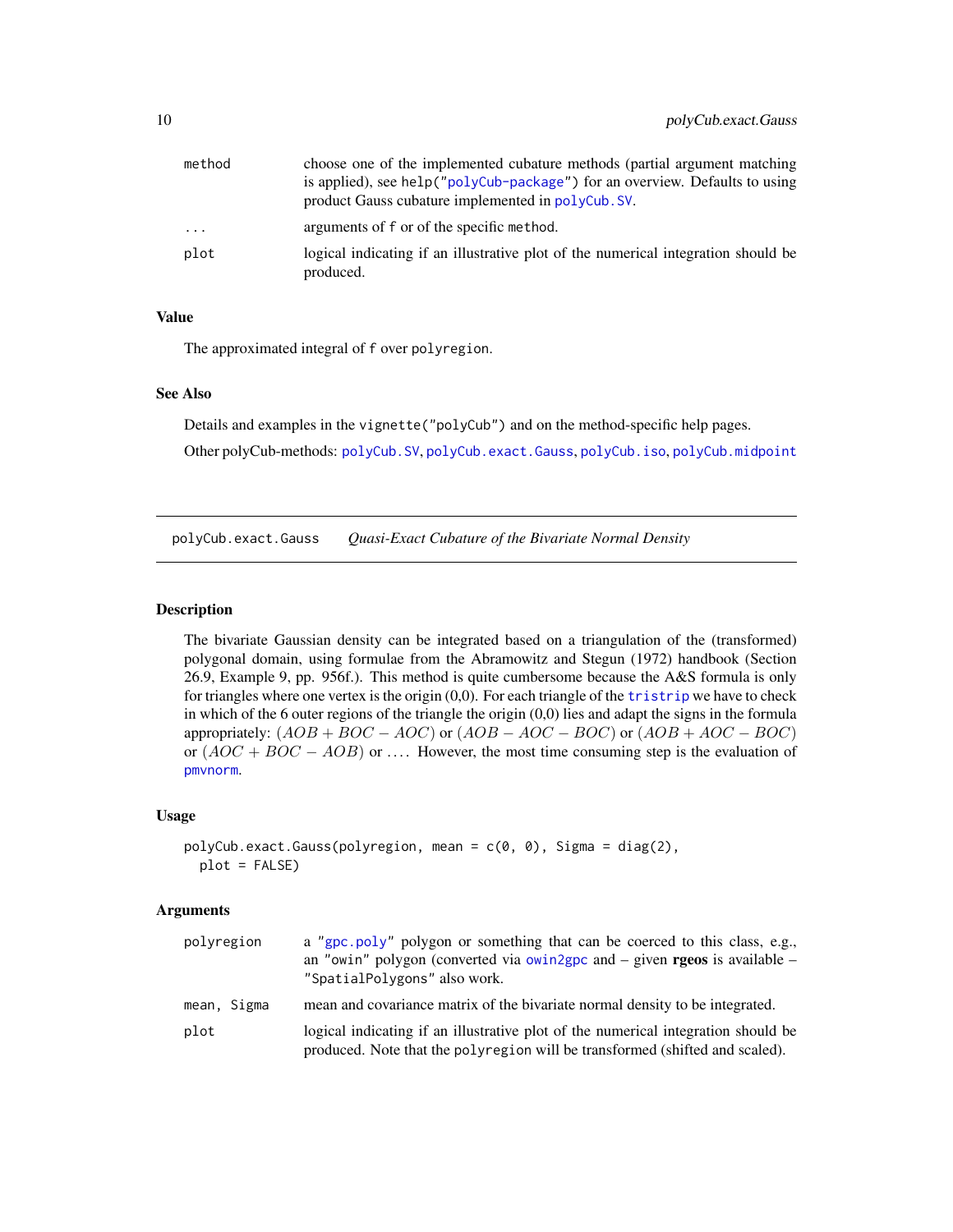<span id="page-10-0"></span>The integral of the bivariate normal density over polyregion. Two attributes are appended to the integral value:

| nEval | number of triangles over which the standard bivariate normal density had to be<br>integrated, i.e. number of calls to pmynorm and pnorm, the former of which being<br>the most time-consuming operation.         |
|-------|------------------------------------------------------------------------------------------------------------------------------------------------------------------------------------------------------------------|
| error | Approximate absolute integration error stemming from the error introduced by<br>the nEval pmynorm evaluations. For this reason, the cubature method is in fact<br>only quasi-exact (as is the pmynorm function). |

#### Note

The package gpclib is required to produce the tristrip, since this is not implemented in rgeos (as of version 0.3-25). The restricted license of gpclib (commercial use prohibited) has to be accepted explicitly via [gpclibPermit\(](#page-6-1)) prior to using polyCub.exact.Gauss.

### References

Abramowitz, M. and Stegun, I. A. (1972). Handbook of Mathematical Functions with Formulas, Graphs, and Mathematical Tables. New York: Dover Publications.

#### See Also

[circleCub.Gauss](#page-3-1) for quasi-exact cubature of the isotropic Gaussian density over a circular domain.

Other polyCub-methods: [polyCub.SV](#page-15-1), [polyCub.iso](#page-11-1), [polyCub.midpoint](#page-13-1), [polyCub](#page-8-1)

#### Examples

```
## a function to integrate (here: isotropic zero-mean Gaussian density)
f \leftarrow function (s, sigma = 5)
    exp(-rowSums(s^2)/2/sigma^2) / (2*pi*sigma^2)
## a simple polygon as integration domain
hexagon <- list(
    list(x = c(7.33, 7.33, 3, -1.33, -1.33, 3),y = c(-0.5, 4.5, 7, 4.5, -0.5, -3)\lambda## quasi-exact integration based on gpclib::tristrip() and mvtnorm::pmvnorm()
if (requireNamespace("mvtnorm") && gpclibPermit()) {
    hexagon.gpc <- new("gpc.poly", pts = lapply(hexagon, c, list(hole = FALSE)))
    plotpolyf(hexagon.gpc, f, xlim = c(-8,8), ylim = c(-8,8))
    print(polyCub.exact.Gauss(hexagon.gpc, mean = c(0,0), Sigma = 5^2*diag(2),
                              plot = TRUE), digits = 16)
}
```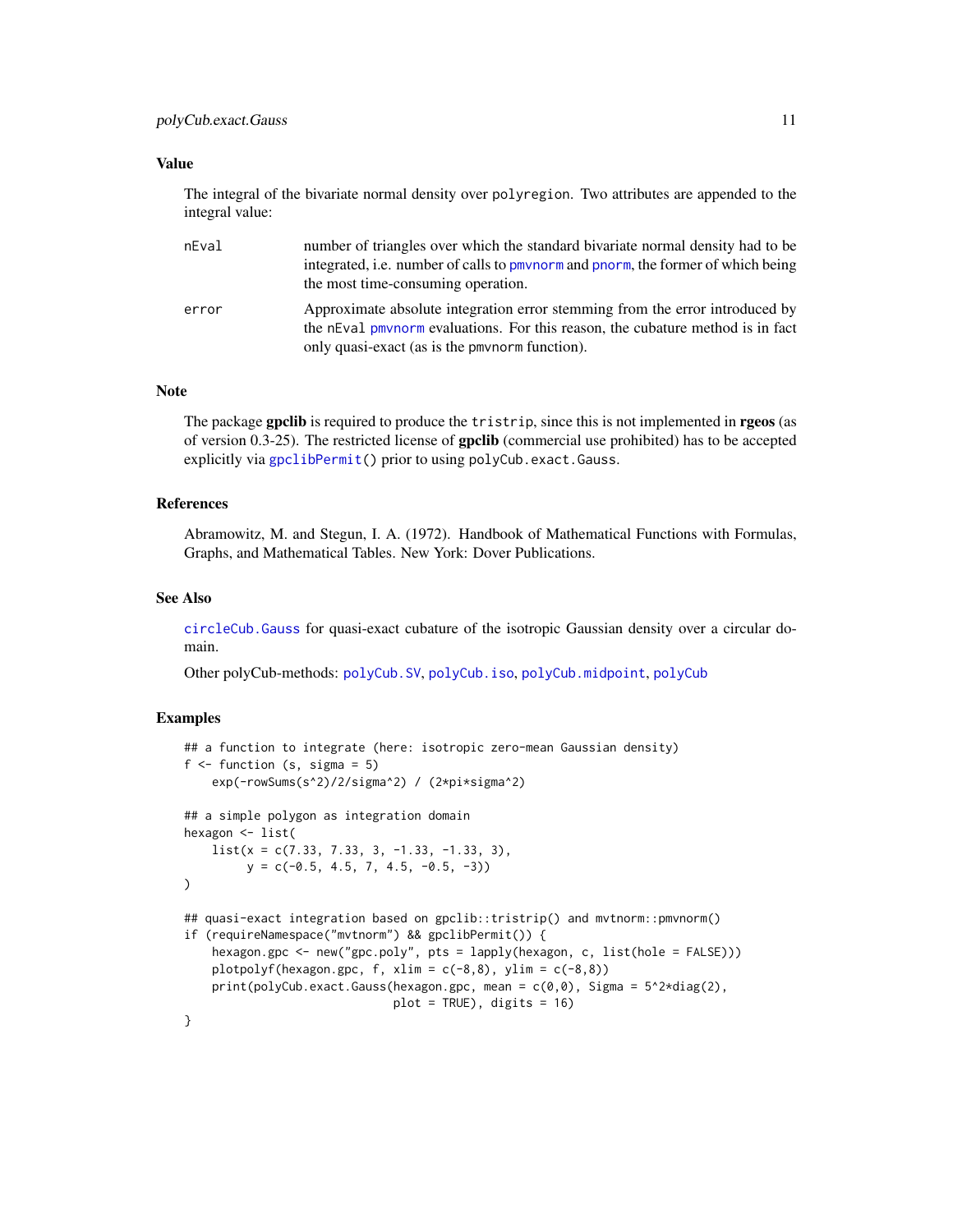#### Description

polyCub. iso numerically integrates a radially symmetric function  $f(x, y) = f_r(||(x, y) - \mu||)$ , with  $\mu$  being the center of isotropy, over a polygonal domain. It internally approximates a line integral along the polygon boundary using [integrate](#page-0-0). The integrand requires the antiderivative of  $rf_r(r)$ , which should be supplied as argument intrfr (f itself is only required if check. intrfr=TRUE). The two-dimensional integration problem thereby reduces to an efficient adaptive quadrature in one dimension. If intrfr is not available analytically, polyCub.iso can use a numerical approximation (meaning integrate within integrate), but the general-purpose cubature method [polyCub.SV](#page-15-1) might be more efficient in this case. See Meyer and Held (2014, Supplement B, Section 2.4) for mathematical details.

.polyCub.iso is a "bare-bone" version of polyCub.iso.

### Usage

```
polyCub.iso(polyregion, f, intrfr, ..., center, control = list(),
  check.intrfr = FALSE, plot = FALSE)
.polyCub.iso(polys, intrfr, ..., center, control = list(),
  .witherror = FALSE)
```

| polyregion | a polygonal domain. The following classes are supported: "owin" from package<br>spatstat, "gpc.poly" from rgeos (or gpclib), as well as "SpatialPolygons",<br>"Polygons", and "Polygon" from package sp. (For these classes, polyCub<br>knows how to get an xylist.)                                                                                                                                                                                 |
|------------|------------------------------------------------------------------------------------------------------------------------------------------------------------------------------------------------------------------------------------------------------------------------------------------------------------------------------------------------------------------------------------------------------------------------------------------------------|
| f          | a two-dimensional real-valued function. As its first argument it must take a<br>coordinate matrix, <i>i.e.</i> , a numeric matrix with two columns, and it must return a<br>numeric vector of length the number of coordinates.                                                                                                                                                                                                                      |
| intrfr     | a function(R, ), which implements the (analytical) antiderivative of $rf_r(r)$<br>from 0 to R. The first argument must be vectorized but not necessarily named R.<br>If intrfr is missing, it will be approximated numerically via integrate (function $(r, \ldots)$ )<br>$r * f$ (cbind(x0 + r, y0), ), 0, R, , control=control),<br>where $c(x\theta, y\theta)$ is the center of isotropy. Note that f will <i>not</i> be checked for<br>isotropy. |
| $\ddotsc$  | further arguments for f or intrfr.                                                                                                                                                                                                                                                                                                                                                                                                                   |
| center     | numeric vector of length 2, the center of isotropy.                                                                                                                                                                                                                                                                                                                                                                                                  |
| control    | list of arguments passed to integrate, the quadrature rule used for the line<br>integral along the polygon boundary.                                                                                                                                                                                                                                                                                                                                 |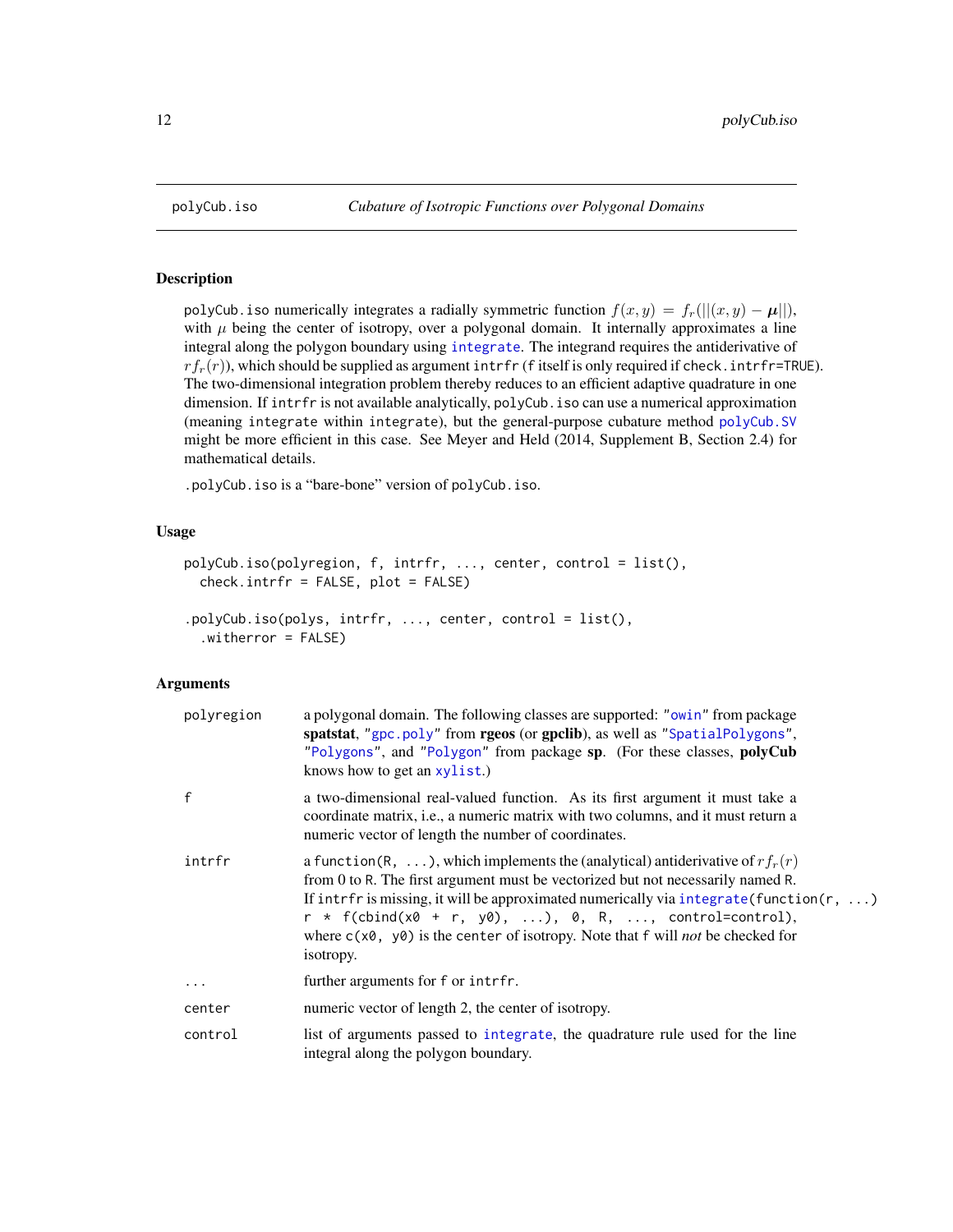#### <span id="page-12-0"></span>polyCub.iso 13

| check.intrfr | logical (or numeric vector) indicating if (for which r's) the supplied intrfr                                                                                            |
|--------------|--------------------------------------------------------------------------------------------------------------------------------------------------------------------------|
|              | function should be checked against a numeric approximation. This check re-                                                                                               |
|              | quires f to be specified. If TRUE, the set of test r's defaults to a seq of length 20<br>from 1 to the maximum absolute x or y coordinate of any edge of the polyregion. |
|              |                                                                                                                                                                          |
| plot         | logical indicating if an image of the function should be plotted together with the<br>polygonal domain, i.e., plotpolyf(polyregion, f, ).                                |
| polys        | something like owin\$bdry, but see xylist.                                                                                                                               |
| .witherror   | logical indicating if an upper bound for the absolute integration error should be<br>attached as an attribute to the result?                                             |

#### Value

The approximate integral of the isotropic function f over polyregion.

If the intrfr function is provided (which is assumed to be exact), an upper bound for the absolute integration error is appended to the result as attribute "abs.error". It equals the sum of the absolute errors reported by all [integrate](#page-0-0) calls (there is one for each edge of polyregion).

#### Author(s)

Sebastian Meyer

The basic mathematical formulation of this efficient integration for radially symmetric functions was ascertained with great support by Emil Hedevang (2013), Dept. of Mathematics, Aarhus University, Denmark.

#### References

Hedevang, E. (2013). Personal communication at the Summer School on Topics in Space-Time Modeling and Inference (May 2013, Aalborg, Denmark).

Meyer, S. and Held, L. (2014). Power-law models for infectious disease spread. *The Annals of Applied Statistics*, 8 (3), 1612-1639. DOI-Link: <https://doi.org/10.1214/14-AOAS743>, [arXiv:1308.5115](https://arxiv.org/abs/1308.5115)

#### See Also

system.file("include", "polyCubAPI.h", package = "polyCub") for a full C-implementation of this cubature method (for a *single* polygon). The corresponding C-routine polyCub\_iso can be used by other R packages, notably surveillance, via 'LinkingTo: polyCub' (in the 'DESCRIPTION') and '#include <polyCubAPI.h>' (in suitable '/src' files). Note that the intrfr function must then also be supplied as a C-routine. An example can be found in the package tests.

Other polyCub-methods: [polyCub.SV](#page-15-1), [polyCub.exact.Gauss](#page-9-1), [polyCub.midpoint](#page-13-1), [polyCub](#page-8-1)

#### Examples

## we use the example polygon and f (exponential decay) from example(plotpolyf)

## numerical approximation of 'intrfr' (not recommended) (intISOnum <- polyCub.iso(letterR, f, center = fcenter))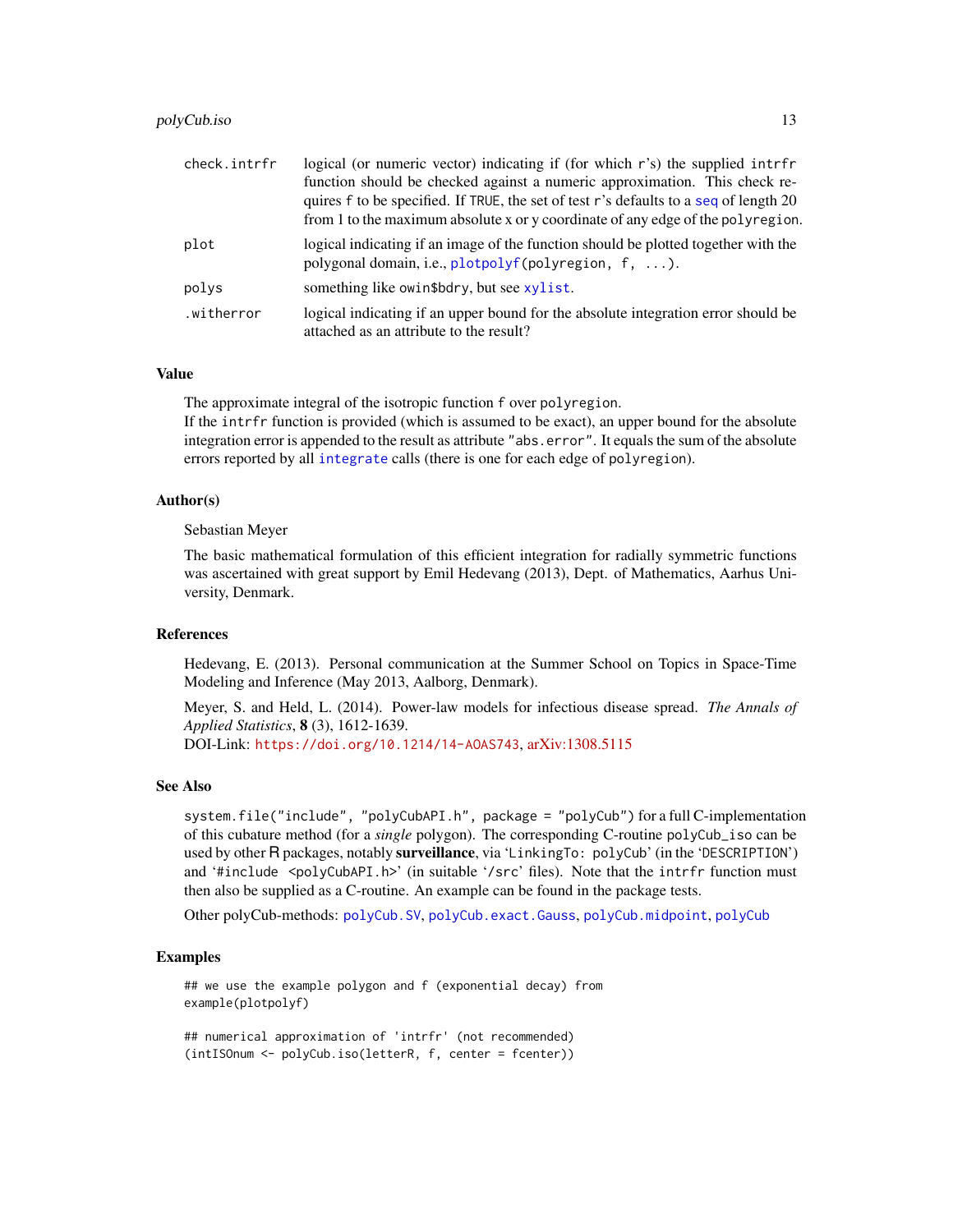```
## analytical 'intrfr'
## intrfr(R) = int_0^R r*f(r) dr, for f(r) = dexp(r), gives
intrfr \leq function (R, rate = 1) pgamma(R, 2, rate) / rate
(intISOana <- polyCub.iso(letterR, f, intrfr = intrfr, center = fcenter,
                          check.intrfr = TRUE))
## f is only used to check 'intrfr' against a numerical approximation
stopifnot(all.equal(intISOana, intISOnum, check.attributes = FALSE))
### polygon area: f(r) = 1, f(x,y) = 1, center does not really matter
## intrfr(R) = int_0^R r*f(r) dr = int_0^R r dr = R^2/2
intrfr.const <- function (R) R^2/2
(area.ISO \leq polyCub.iso(letterR, intrfr = intrfr.const, center = c(0,0)))
if (require("spatstat")) { # check against area.owin()
    stopifnot(all.equal(area.owin(owin(poly = letterR)),
                        area.ISO, check.attributes = FALSE))
}
```
<span id="page-13-1"></span>polyCub.midpoint *Two-Dimensional Midpoint Rule*

#### Description

The surface is converted to a binary pixel image using the as. im. function method from package spatstat (Baddeley and Turner, 2005). The integral under the surface is then approximated as the sum over (pixel area \* f(pixel midpoint)).

#### Usage

```
polyCub.midpoint(polyregion, f, ..., eps = NULL, dimyx = NULL,
 plot = FALSE)
```

| polyregion | a polygonal integration domain. It can be any object coercible to the spatstat<br>class "owin" via a corresponding as . owin-method. Note that this includes poly-<br>gons of the classes "gpc.poly" and "SpatialPolygons", because polyCub<br>defines methods as . owin.gpc.poly and as . owin. SpatialPolygons, respec-<br>tively. |
|------------|--------------------------------------------------------------------------------------------------------------------------------------------------------------------------------------------------------------------------------------------------------------------------------------------------------------------------------------|
|            | a two-dimensional real-valued function. As its first argument it must take a<br>coordinate matrix, <i>i.e.</i> , a numeric matrix with two columns, and it must return a<br>numeric vector of length the number of coordinates.                                                                                                      |
| .          | further arguments for f.                                                                                                                                                                                                                                                                                                             |
| eps        | width and height of the pixels (squares), see as mask.                                                                                                                                                                                                                                                                               |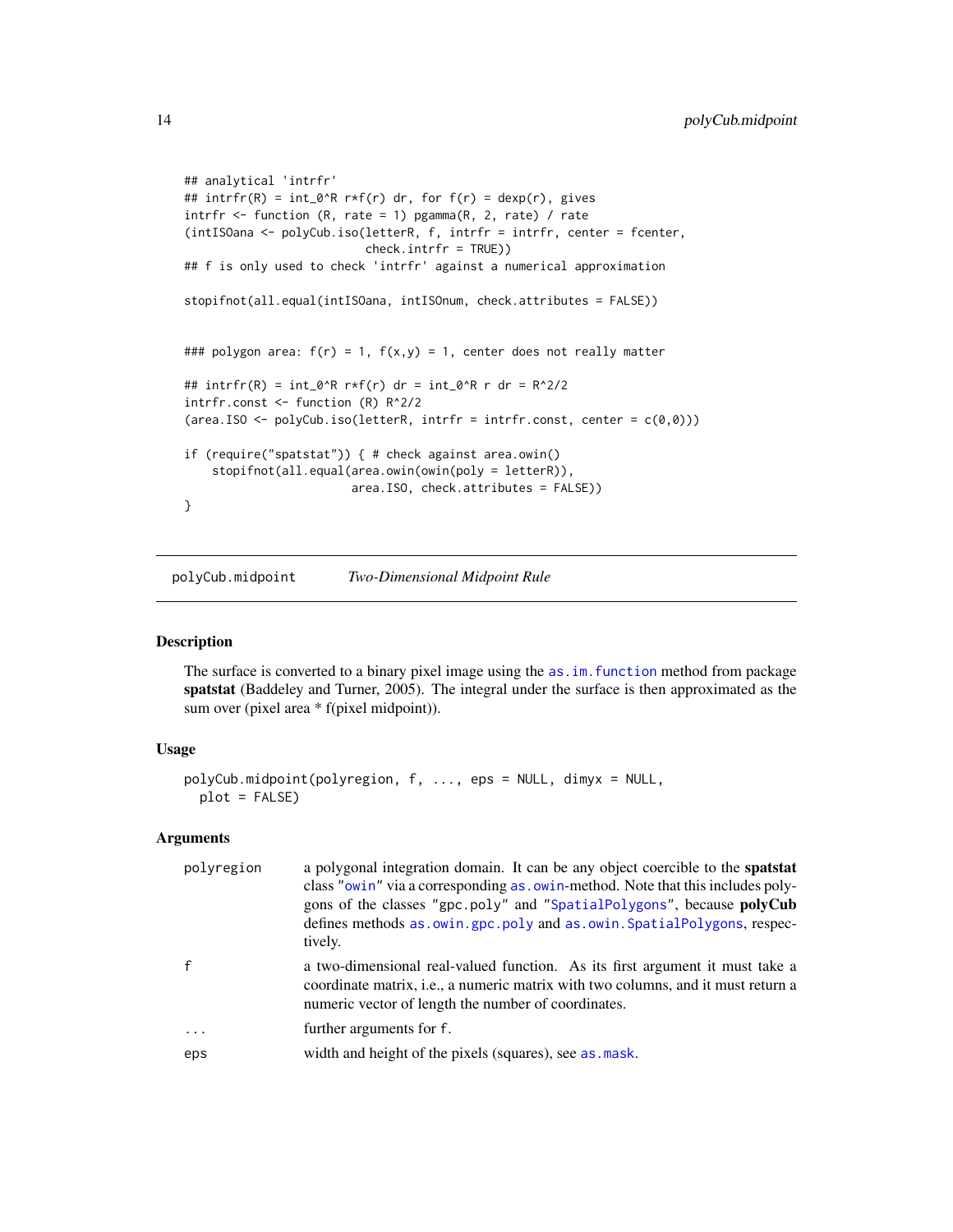<span id="page-14-0"></span>

| dimyx | number of subdivisions in each dimension, see as mask.                            |
|-------|-----------------------------------------------------------------------------------|
| plot  | logical indicating if an illustrative plot of the numerical integration should be |
|       | produced.                                                                         |

The approximated value of the integral of f over polyregion.

#### References

Baddeley, A. and Turner, R. (2005). spatstat: an R package for analyzing spatial point patterns. *Journal of Statistical Software*, 12 (6), 1-42.

### See Also

Other polyCub-methods: [polyCub.SV](#page-15-1), [polyCub.exact.Gauss](#page-9-1), [polyCub.iso](#page-11-1), [polyCub](#page-8-1)

#### Examples

```
## a function to integrate (here: isotropic zero-mean Gaussian density)
f \leftarrow function (s, sigma = 5)
    exp(-rowSums(s^2)/2/sigma^2) / (2*pi*sigma^2)
## a simple polygon as integration domain
hexagon <- list(
   list(x = c(7.33, 7.33, 3, -1.33, -1.33, 3),y = c(-0.5, 4.5, 7, 4.5, -0.5, -3))
if (require("spatstat")) {
    hexagon.owin <- owin(poly = hexagon)
    show_midpoint <- function (eps)
    {
        plotpolyf(hexagon.owin, f, xlim = c(-8,8), ylim = c(-8,8),
                  use.lattice = FALSE)
        ## add evaluation points to plot
        with(as.mask(hexagon.owin, eps = eps),
             points(expand.grid(xcol, yrow), col = t(m), pch = 20))
        title(main = paste("2D midpoint rule with eps =", eps))
    }
    ## show nodes (eps = 0.5)
    show_midpoint(0.5)
    ## show pixel image (eps = 0.5)
    polyCub.midpoint(hexagon.owin, f, eps = 0.5, plot = TRUE)
    ## use a decreasing pixel size (increasing number of nodes)
    for (eps in c(5, 3, 1, 0.5, 0.3, 0.1))
        cat(sprint(f'eps = %.1f: %.7f\n), eps,polyCub.midpoint(hexagon.owin, f, eps = eps)))
```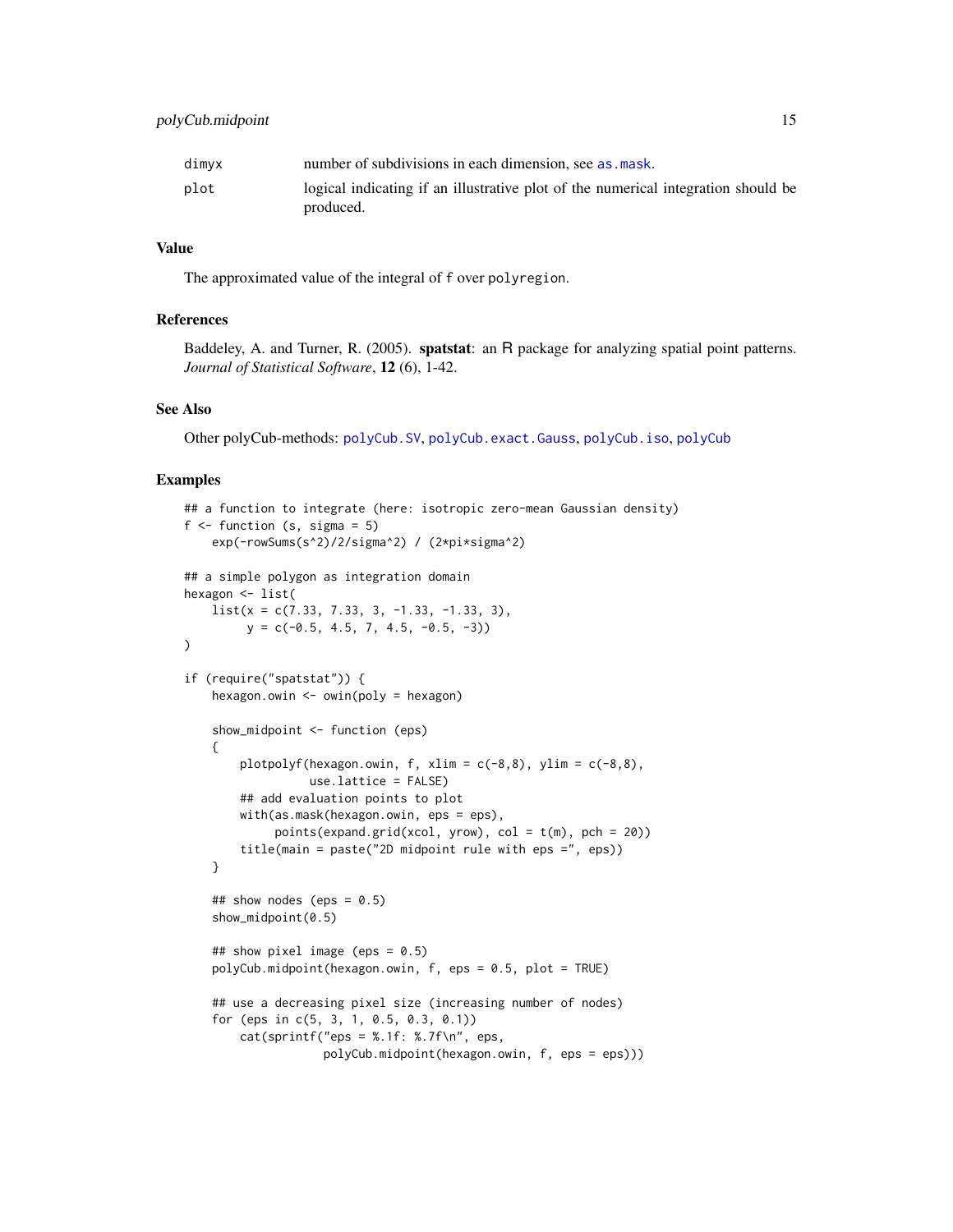<span id="page-15-0"></span>}

<span id="page-15-1"></span>

### Description

Product Gauss cubature over polygons as proposed by Sommariva and Vianello (2007).

#### Usage

```
polyCub.SV(polyregion, f, ..., nGQ = 20, alpha = NULL,
  rotation = FALSE, engine = "C", plot = FALSE)
```

| polyregion   | a polygonal domain. The following classes are supported: "owin" from package<br>spatstat, "gpc.poly" from rgeos (or gpclib), as well as "SpatialPolygons",<br>"Polygons", and "Polygon" from package sp. (For these classes, polyCub<br>knows how to get an xylist.)                                                                                                                                                                                                                                                                           |
|--------------|------------------------------------------------------------------------------------------------------------------------------------------------------------------------------------------------------------------------------------------------------------------------------------------------------------------------------------------------------------------------------------------------------------------------------------------------------------------------------------------------------------------------------------------------|
| $\mathsf{f}$ | a two-dimensional real-valued function to be integrated over polyregion (or<br>NULL to only compute nodes and weights). As its first argument it must take a<br>coordinate matrix, i.e., a numeric matrix with two columns, and it must return a<br>numeric vector of length the number of coordinates.                                                                                                                                                                                                                                        |
| .            | further arguments for f.                                                                                                                                                                                                                                                                                                                                                                                                                                                                                                                       |
| nGQ          | degree of the one-dimensional Gauss-Legendre quadrature rule (default: 20) as<br>implemented in function gauss. quad of package statmod. Nodes and weights<br>up to nGQ=60 are cached in <b>polyCub</b> , for larger degrees <b>statmod</b> is required.                                                                                                                                                                                                                                                                                       |
| alpha        | base-line of the (rotated) polygon at $x = \alpha$ (see Sommariva and Vianello (2007)<br>for an explication). If NULL (default), the midpoint of the x-range of each poly-<br>gon is chosen if no rotation is performed, and otherwise the $x$ -coordinate of<br>the rotated point "P" (see rotation). If f has its maximum value at the ori-<br>gin $(0,0)$ , e.g., the bivariate Gaussian density with zero mean, alpha = 0 is a<br>reasonable choice.                                                                                       |
| rotation     | logical (default: FALSE) or a list of points "P" and "Q" describing the preferred<br>direction. If TRUE, the polygon is rotated according to the vertices "P" and<br>"Q", which are farthest apart (see Sommariva and Vianello, 2007). For convex<br>polygons, this rotation guarantees that all nodes fall inside the polygon.                                                                                                                                                                                                                |
| engine       | character string specifying the implementation to use. Up to <b>polyCub</b> ver-<br>sion $0.4-3$ , the two-dimensional nodes and weights were computed by R func-<br>tions and these are still available by setting engine = "R". The new C-<br>implementation is now the default (engine $=$ " $C$ ") and requires approximately<br>30% less computation time.<br>The special setting engine = "C+reduce" will discard redundant nodes at $(0,0)$<br>with zero weight resulting from edges on the base-line $x = \alpha$ or orthogonal to it. |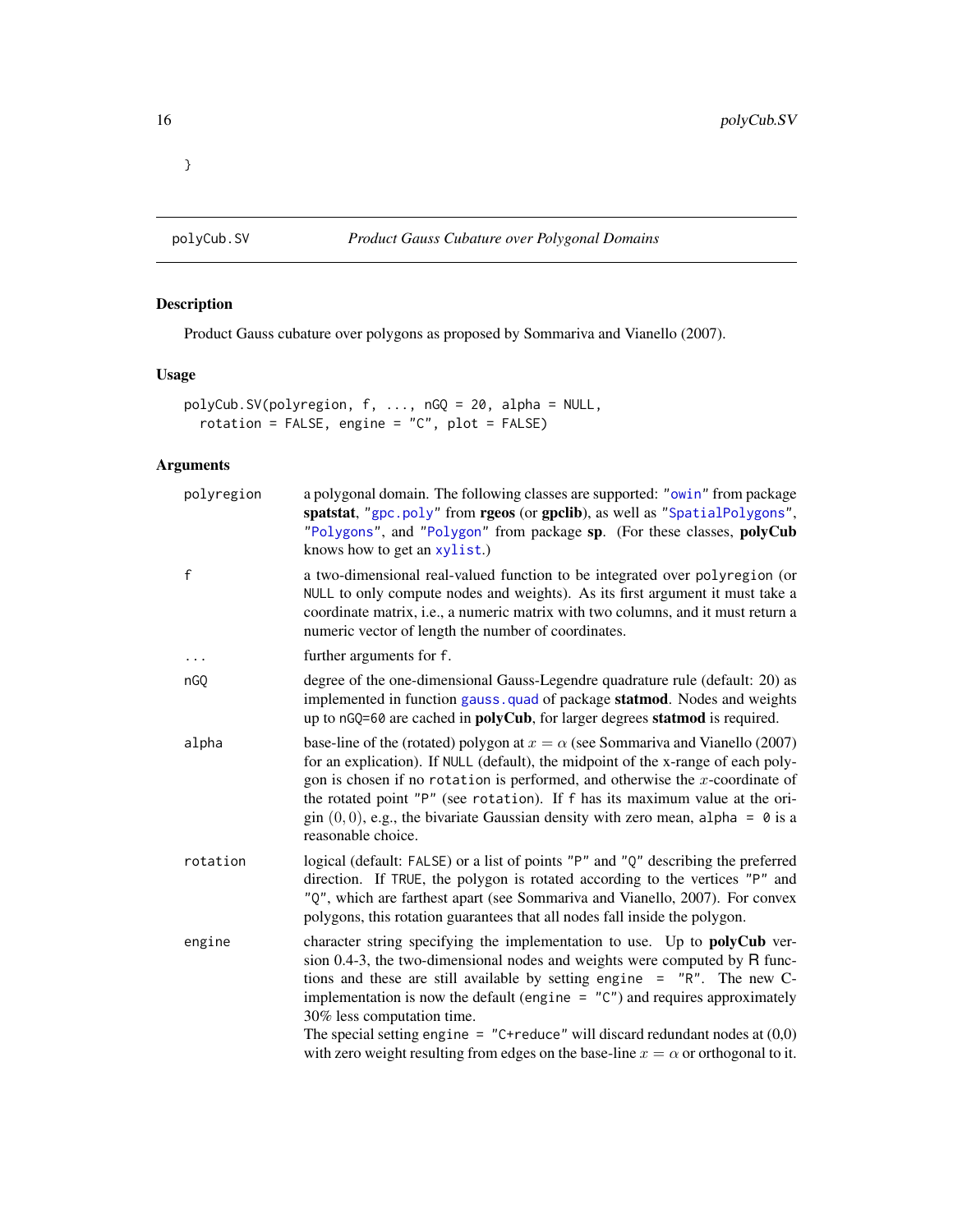<span id="page-16-0"></span>

|      | This extra cleaning is only worth its cost for computationally intensive functions             |
|------|------------------------------------------------------------------------------------------------|
|      | f over polygons which really have some edges on the baseline or parallel to the                |
|      | x-axis. Note that the old R implementation does not have such unset zero nodes<br>and weights. |
| plot | logical indicating if an illustrative plot of the numerical integration should be<br>produced. |

The approximated value of the integral of f over polyregion.

In the case  $f = NULL$ , only the computed nodes and weights are returned in a list of length the number of polygons of polyregion, where each component is a list with nodes (a numeric matrix with two columns), weights (a numeric vector of length nrow(nodes)), the rotation angle, and alpha.

#### Author(s)

Sebastian Meyer

These R and C implementations of product Gauss cubature are based on the original MATLAB implementation polygauss by Sommariva and Vianello (2007), which is available under the GNU GPL (>=2) license from <http://www.math.unipd.it/~alvise/software.html>.

#### References

Sommariva, A. and Vianello, M. (2007): Product Gauss cubature over polygons based on Green's integration formula. *BIT Numerical Mathematics*, 47 (2), 441-453. DOI-Link: <https://doi.org/10.1007/s10543-007-0131-2>

#### See Also

Other polyCub-methods: [polyCub.exact.Gauss](#page-9-1), [polyCub.iso](#page-11-1), [polyCub.midpoint](#page-13-1), [polyCub](#page-8-1)

#### Examples

```
## a function to integrate (here: isotropic zero-mean Gaussian density)
f \leftarrow function (s, sigma = 5)
    exp(-rowSums(s^2)/2/sigma^2) / (2*pi*sigma^2)
## a simple polygon as integration domain
hexagon <- list(
    list(x = c(7.33, 7.33, 3, -1.33, -1.33, 3),y = c(-0.5, 4.5, 7, 4.5, -0.5, -3))\mathcal{L}## image of the function and integration domain
plotpolyf(hexagon, f, xlim = c(-8,8), ylim = c(-8,8))
## use a degree of nGQ = 3 and show the corresponding nodes
polyCub.SV(hexagon, f, nGQ = 3, plot = TRUE)
## extract nodes and weights
```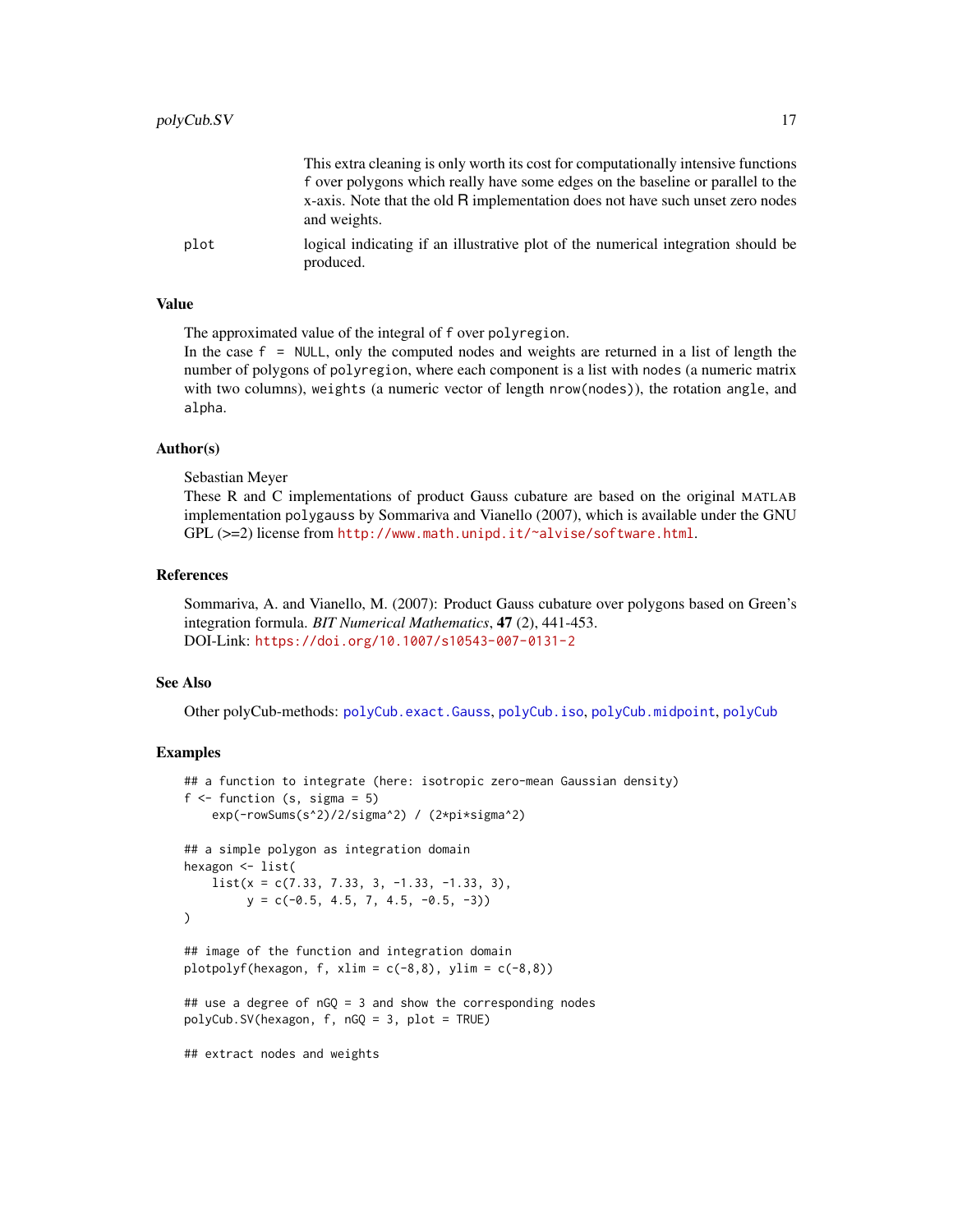```
nw \leq polyCub.SV(hexagon, f = NULL, nGQ = 3)[[1]]nrow(nw$nodes)
## manually apply the cubature rule
sum(nw$weights * f(nw$nodes))
## use an increasing number of nodes
for (nGQ in c(1:5, 10, 20, 60))
     cat(sprintf("nGQ = %2i: %16f\n", nGQ, %16f\n", nGQ, %16f\n", nGQ, %16f\n", nGQ, %16f\n", nGQ, %16f\n", nGQ, %16f\n", nGQ, %16f\n", nGQ, %16f\n", nGQ, %16f\n", nGQ, %16f\n", nGQ, %16f\n", nGQ, %16f\n", nGQ, %16f\n", nGQ, %16f\n", nGQ, %16f\n", nGQ, %16f\n", nGQ, %16f\n", nGQ, %16f\n", nGQ, %16f\n", nGQ, %16f\n", npolyCub.SV(hexagon, f, nGQ = nGQ)))
## polyCub.SV() is the default method used by the polyCub() wrapper
polyCub(hexagon, f, nGQ = 3) # calls polyCub.SV()
### now using a simple *rectangular* integration domain
rectangle <- list(list(x = c(-1, 7, 7, -1), y = c(-3, -3, 7, 7)))
## try rotation (may improve accuracy)
opar \leq par(mfrow = c(1,3))
polyCub.SV(rectangle, f, nGQ = 4, rotation = FALSE, plot = TRUE)
             title(main = "without rotation")
polyCub.SV(rectangle, f, nGQ = 4, rotation = TRUE, plot = TRUE)
             title(main = "default rotation")
polyCub.SV(rectangle, f, nGQ = 4,
             rotation = list(P = c(0, 0), Q = c(2, -3)), plot = TRUE)
              title(main = "custom rotation")
par(opar)
## comparison with cubature::adaptIntegrate()
if (require("cubature")) {
    fc \le function (s, sigma = 5)
         exp(-sum(s^2)/2/sigma^2) / (2*pi*sigma^2)
    adaptIntegrate(f = fc, lowerLimit = c(-1, -3), upperLimit = c(7, 7))}
```
<span id="page-17-1"></span>xylist *Convert Various Polygon Classes to a Simple List of Vertices*

#### **Description**

Different packages concerned with spatial data use different polygon specifications, which sometimes becomes very confusing (see Details below). To be compatible with the various polygon classes, package polyCub uses an S3 class "xylist", which represents polygons by their core feature only, a list of lists of vertex coordinates (see the "Value" section below). The generic function xylist can deal with the following polygon classes:

- ["owin"](#page-0-0) from package spatstat
- ["gpc.poly"](#page-0-0) from package rgeos (or gpclib)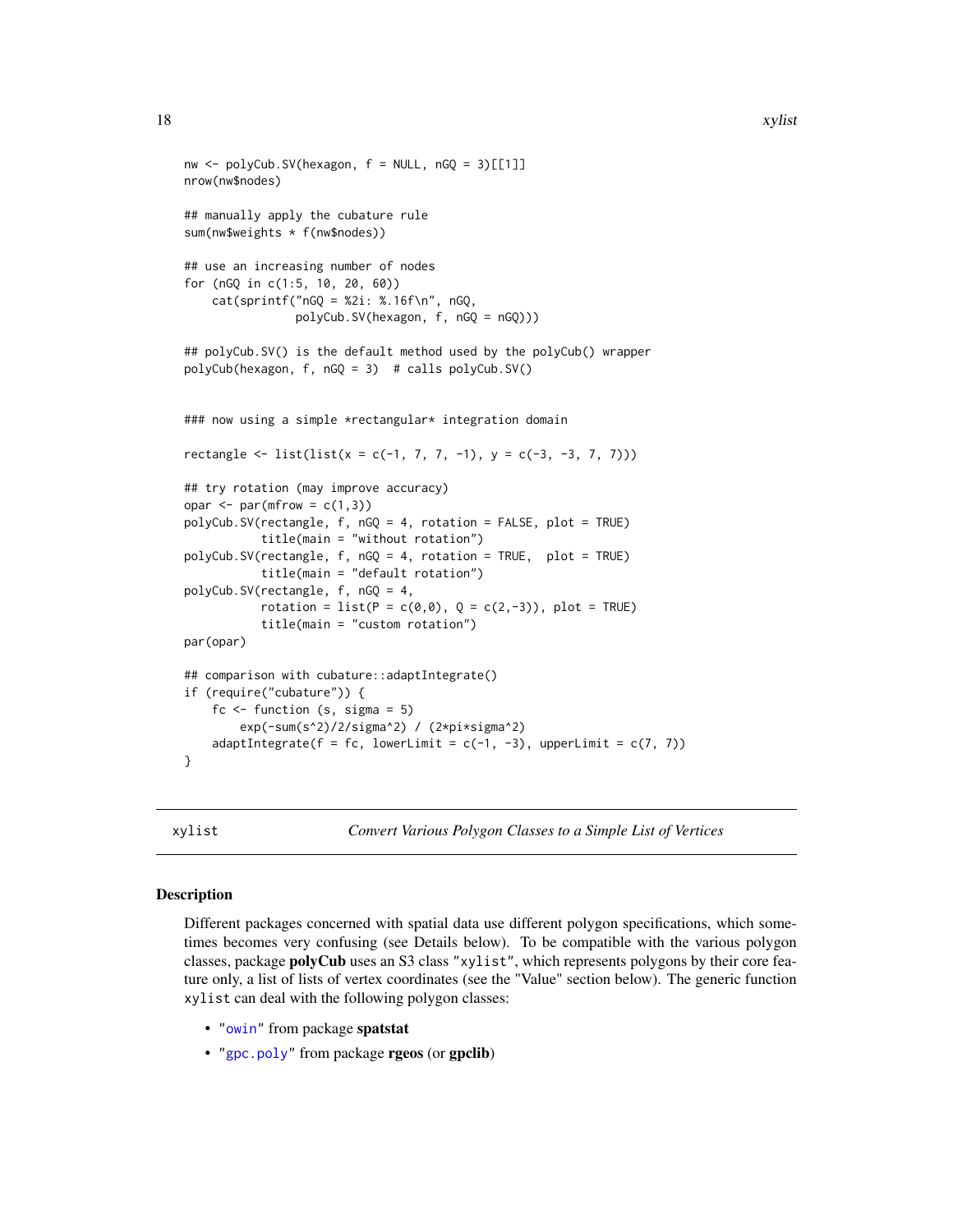<span id="page-18-0"></span>xylist 19

• ["Polygons"](#page-0-0) from package sp (as well as ["Polygon"](#page-0-0) and ["SpatialPolygons"](#page-0-0))

The (somehow useless) default xylist-method does not perform any transformation but only ensures that the polygons are not closed (first vertex not repeated).

#### Usage

```
xylist(object, ...)
## S3 method for class 'owin'
xylist(object, ...)
## S3 method for class 'gpc.poly'
xylist(object, ...)
## S3 method for class 'SpatialPolygons'
xylist(object, reverse = TRUE, ...)
## S3 method for class 'Polygons'
xylist(object, reverse = TRUE, ...)
## S3 method for class 'Polygon'
xylist(object, reverse = TRUE, ...)## Default S3 method:
xylist(object, ...)
```
#### Arguments

| object                  | an object of one of the supported spatial classes.                                 |
|-------------------------|------------------------------------------------------------------------------------|
| $\cdot$ $\cdot$ $\cdot$ | (unused) argument of the generic.                                                  |
| reverse                 | logical (TRUE) indicating if the vertex order of the sp classes should be reversed |
|                         | to get the xylist/owin convention.                                                 |

#### Details

Different packages concerned with spatial data use different polygon specifications with respect to:

- do we repeat the first vertex?
- which direction represents holes?

Package overview:

- sp: *Repeat* first vertex at the end (closed), anticlockwise = hole, clockwise = normal boundary
- spatstat: do *not repeat* first vertex, anticlockwise = normal boundary, clockwise = hole. This convention is also used in xylist.
- gpclib: Unfortunately, there seems to be no convention for the specification of polygons of class "gpc.poly".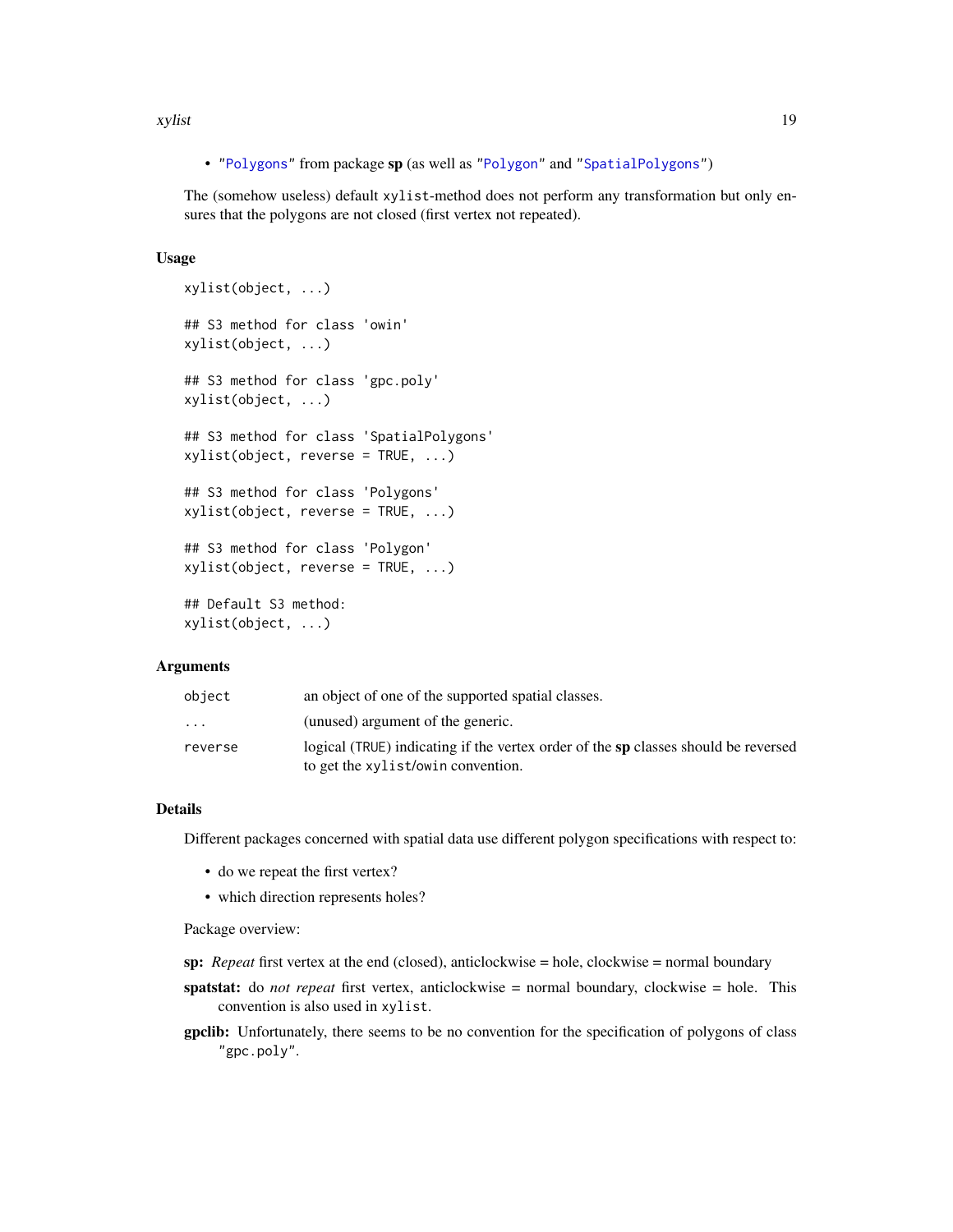Applying xylist to a polygon object, one gets a simple list, where each component (polygon) is a list of "x" and "y" coordinates. These represent vertex coordinates following spatstat's "owin" convention (anticlockwise order without repeating any vertex). The opposite vertex order can be retained for the sp-classes by the non-default use with reverse=FALSE.

## Author(s)

Sebastian Meyer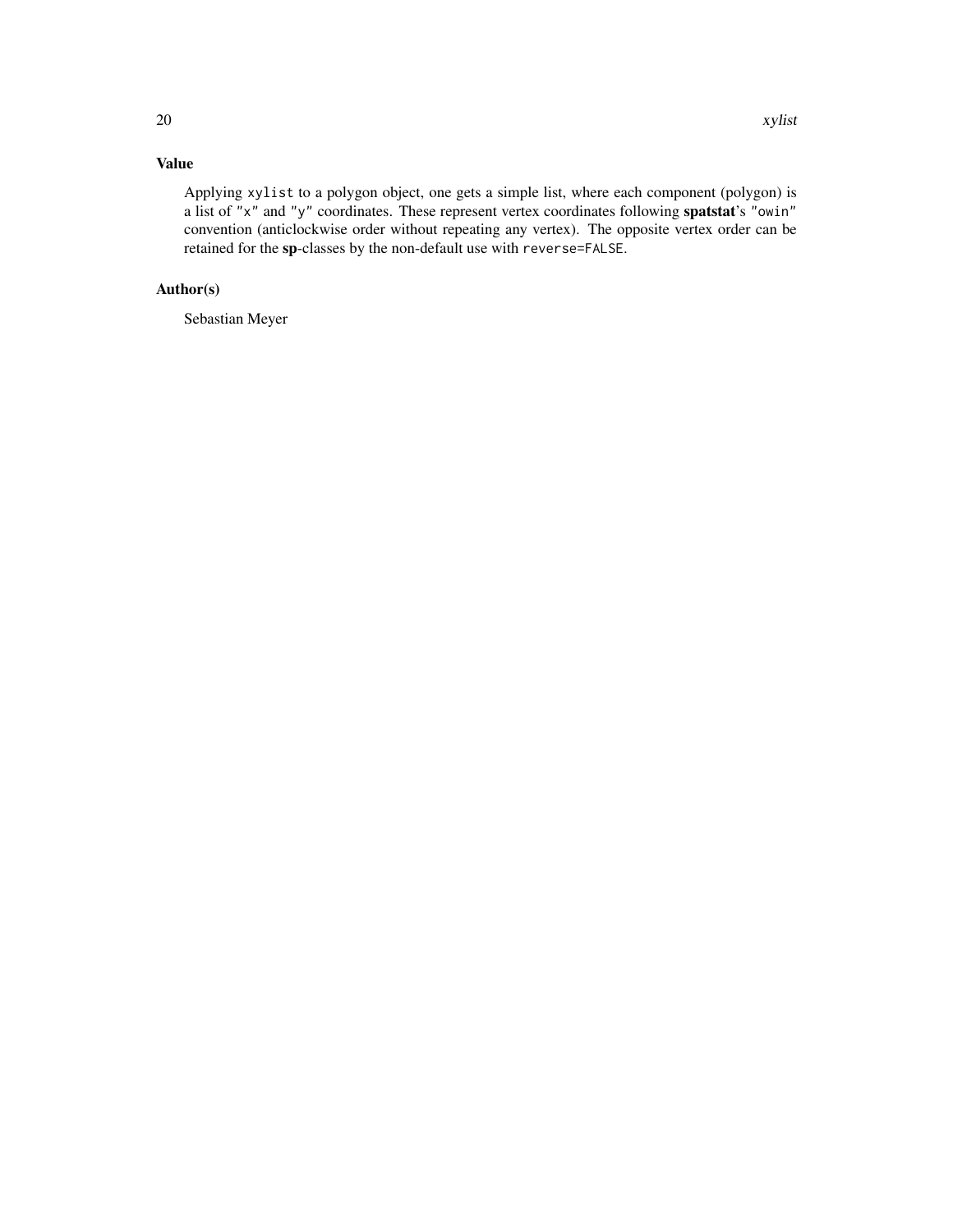# <span id="page-20-0"></span>**Index**

∗Topic hplot plotpolyf, [7](#page-6-0) ∗Topic math circleCub.Gauss, [4](#page-3-0) polyCub, [9](#page-8-0) polyCub.exact.Gauss, [10](#page-9-0) polyCub.iso, [12](#page-11-0) polyCub.midpoint, [14](#page-13-0) polyCub.SV, [16](#page-15-0) ∗Topic methods coerce-gpc-methods, [5](#page-4-0) coerce-sp-methods, [6](#page-5-0) xylist, [18](#page-17-0) ∗Topic spatial circleCub.Gauss, [4](#page-3-0) coerce-gpc-methods, [5](#page-4-0) coerce-sp-methods, [6](#page-5-0) polyCub, [9](#page-8-0) polyCub.exact.Gauss, [10](#page-9-0) polyCub.iso, [12](#page-11-0) polyCub.midpoint, [14](#page-13-0) polyCub.SV, [16](#page-15-0) xylist, [18](#page-17-0) .polyCub.iso *(*polyCub.iso*)*, [12](#page-11-0) all.equal.numeric, *[4](#page-3-0)* as.im.function, *[2](#page-1-0)*, *[14](#page-13-0)* as.mask, *[14,](#page-13-0) [15](#page-14-0)* as.owin, *[6](#page-5-0)*, *[14](#page-13-0)* as.owin.gpc.poly, *[14](#page-13-0)* as.owin.gpc.poly *(*coerce-gpc-methods*)*, [5](#page-4-0) as.owin.Polygon *(*coerce-sp-methods*)*, [6](#page-5-0) as.owin.Polygons *(*coerce-sp-methods*)*, [6](#page-5-0) as.owin.SpatialPolygons, *[14](#page-13-0)* as.owin.SpatialPolygons *(*coerce-sp-methods*)*, [6](#page-5-0)

checkintrfr, [3](#page-2-0) circleCub.Gauss, *[2](#page-1-0)*, [4,](#page-3-0) *[11](#page-10-0)* coerce,Polygon,owin-method *(*coerce-sp-methods*)*, [6](#page-5-0) coerce,Polygon,Polygons-method *(*coerce-sp-methods*)*, [6](#page-5-0) coerce,Polygons,owin-method *(*coerce-sp-methods*)*, [6](#page-5-0) coerce,SpatialPolygons,owin-method *(*coerce-sp-methods*)*, [6](#page-5-0) coerce-gpc-methods, [5](#page-4-0) coerce-sp-methods, [6](#page-5-0)

gauss.quad, *[16](#page-15-0)* gpc.poly, *[5](#page-4-0)*, *[8](#page-7-0)[–10](#page-9-0)*, *[12](#page-11-0)*, *[16](#page-15-0)*, *[18](#page-17-0)* gpc2owin *(*coerce-gpc-methods*)*, [5](#page-4-0) gpclibPermit, [7,](#page-6-0) *[11](#page-10-0)* gpclibPermitStatus *(*gpclibPermit*)*, [7](#page-6-0)

image, *[7](#page-6-0)* integrate, *[2](#page-1-0)[–4](#page-3-0)*, *[12,](#page-11-0) [13](#page-12-0)*

lattice::levelplot, *[7](#page-6-0)* levelplot, *[8](#page-7-0)*

owin, *[5,](#page-4-0) [6](#page-5-0)*, *[8,](#page-7-0) [9](#page-8-0)*, *[12](#page-11-0)*, *[14](#page-13-0)*, *[16](#page-15-0)*, *[18](#page-17-0)* owin2gpc, *[10](#page-9-0)* owin2gpc *(*coerce-gpc-methods*)*, [5](#page-4-0)

pchisq, *[4](#page-3-0)* plot\_polyregion, [9](#page-8-0) plotpolyf, [7,](#page-6-0) *[13](#page-12-0)* pmvnorm, *[2](#page-1-0)*, *[10,](#page-9-0) [11](#page-10-0)* pnorm, *[11](#page-10-0)* polyCub, *[2](#page-1-0)*, [9,](#page-8-0) *[11](#page-10-0)*, *[13](#page-12-0)*, *[15](#page-14-0)*, *[17](#page-16-0)* polyCub-package, [2](#page-1-0) polyCub.exact.Gauss, *[2](#page-1-0)*, *[7](#page-6-0)*, *[10](#page-9-0)*, [10,](#page-9-0) *[13](#page-12-0)*, *[15](#page-14-0)*, *[17](#page-16-0)* polyCub.iso, *[2,](#page-1-0) [3](#page-2-0)*, *[10,](#page-9-0) [11](#page-10-0)*, [12,](#page-11-0) *[15](#page-14-0)*, *[17](#page-16-0)* polyCub.midpoint, *[2](#page-1-0)*, *[6](#page-5-0)*, *[10,](#page-9-0) [11](#page-10-0)*, *[13](#page-12-0)*, [14,](#page-13-0) *[17](#page-16-0)* polyCub.SV, *[2](#page-1-0)*, *[9](#page-8-0)[–13](#page-12-0)*, *[15](#page-14-0)*, [16](#page-15-0) Polygon, *[6](#page-5-0)*, *[8,](#page-7-0) [9](#page-8-0)*, *[12](#page-11-0)*, *[16](#page-15-0)*, *[19](#page-18-0)* Polygons, *[6](#page-5-0)*, *[8,](#page-7-0) [9](#page-8-0)*, *[12](#page-11-0)*, *[16](#page-15-0)*, *[19](#page-18-0)* print.trellis, *[8](#page-7-0)*